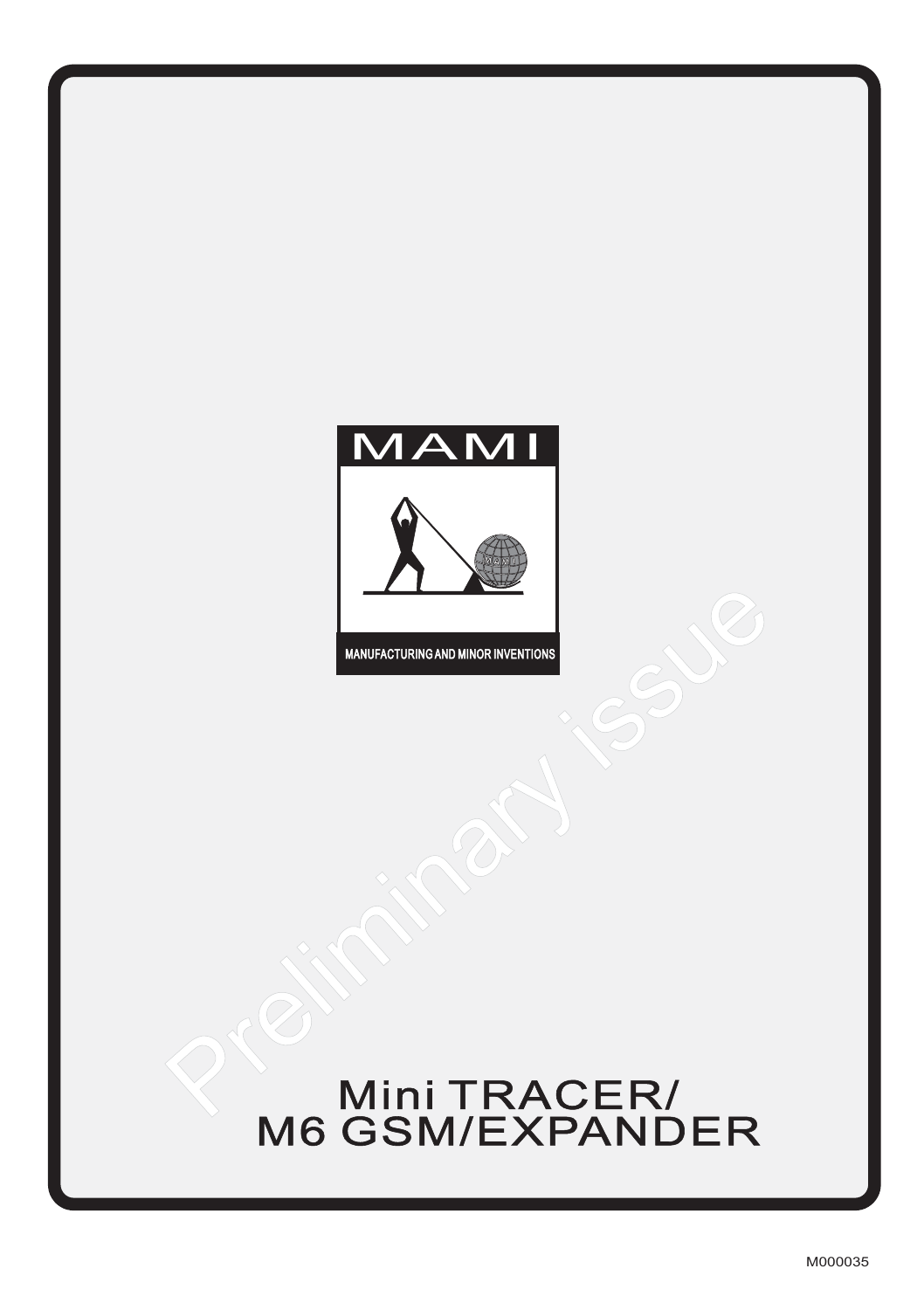#### TABLE OF CONTENTS MINI-TRACER

İ

|                                                                         | $-3,4$<br>$-5,6$                                                                                                                                     |
|-------------------------------------------------------------------------|------------------------------------------------------------------------------------------------------------------------------------------------------|
|                                                                         | $-7-$                                                                                                                                                |
| <b>INSTALLER SYSTEM PROGRAMMING:</b>                                    | $-7-$<br>$-7-$<br>$-7-$<br>$-7-$<br>$-7 -$<br>$-7-$<br>$-7 -$<br>$-7-$                                                                               |
| - CIRCUIT (ZONE) OPTIONS                                                | $-8-$<br>$-8-$<br>$-8-$<br>$-8-$<br>$-8-$<br>$-9 -$<br>$-9-$<br>$-9 -$<br>$-9 -$<br>$-9-$<br>$-9-$<br>$-9 -$<br>$-9 -$<br>$-9 -$<br>$-9 -$<br>$-9 -$ |
| <b>INSTALLER KEYPAD PROGRAMMING:</b><br><b>ERASING SYSTEM MEMORIES:</b> | $-10 -$<br>$-10 -$<br>$-10 -$<br>$-10 -$<br>$-10 -$<br>$-10 -$<br>$-10 -$                                                                            |
|                                                                         | $-11 -$<br>$-11 -$<br>$-11 -$<br>$-11 -$                                                                                                             |
|                                                                         | $-12 -$<br>$-12 -$                                                                                                                                   |
|                                                                         | $-13-$<br>$-14-$                                                                                                                                     |
| <b>CONNECTIONS 1:</b>                                                   | $-15 -$<br>$-15 -$<br>$-15 -$<br>$-15 -$<br>$-15 -$<br>$-15 -$<br>$-15 -$                                                                            |
| <b>CONNECTIONS 2:</b>                                                   | $-16 -$<br>$-16 -$<br>$-16 -$<br>$-16 -$<br>$-16 -$<br>$-16 -$                                                                                       |
|                                                                         |                                                                                                                                                      |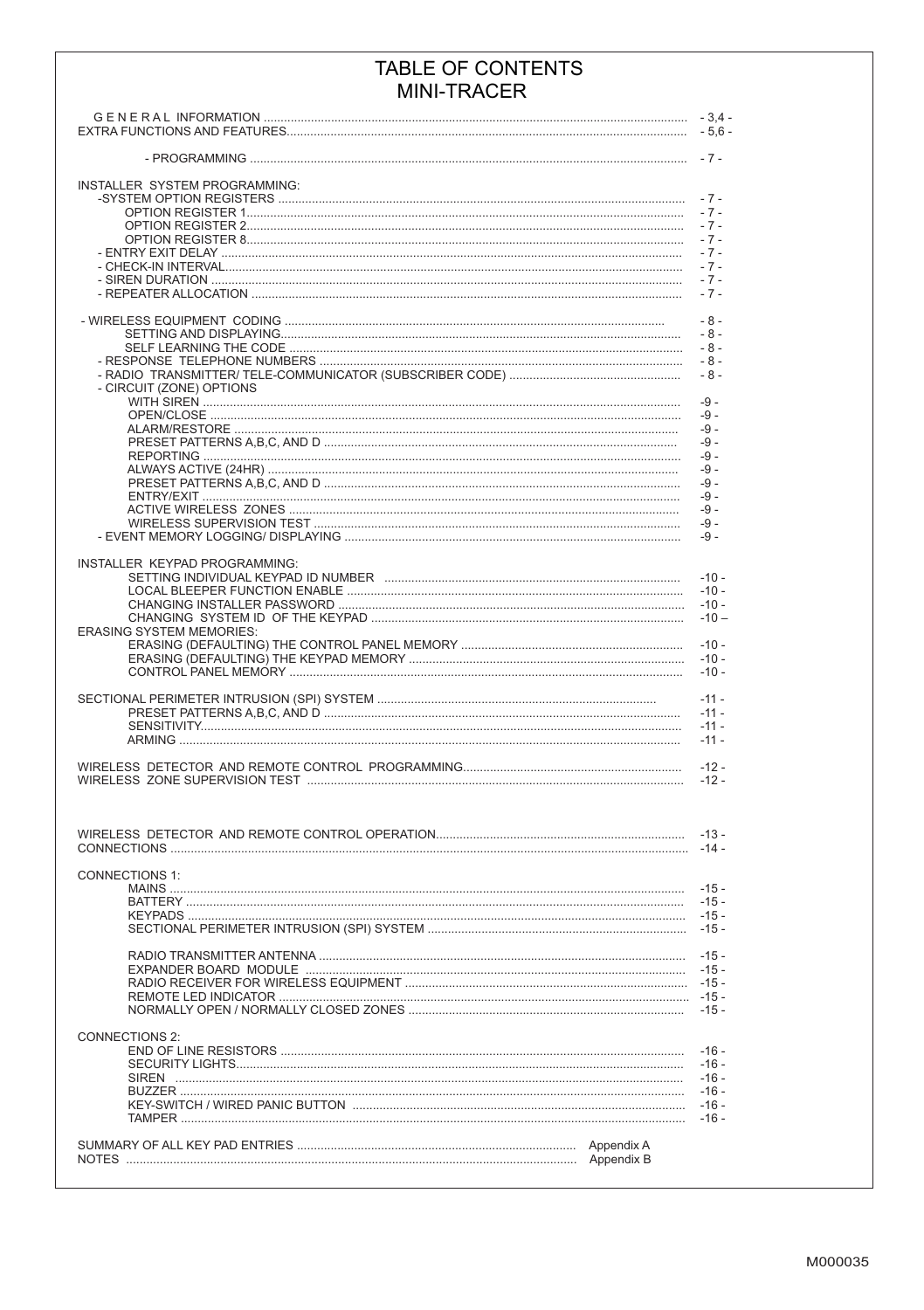#### *M 6 M I N I - T R A C E R*  *GSM/Expander/Radio Alarm Control Panel SEPTEMBER 2012 GENERAL FEATURES:*

**NOTE: M6 is the latter version of the Minitracer incorporating Auxilliary Expander and or GSM funtions. All general alarm and programming procedures are the same. GSM and Expander can work together, Radio is separate from the two.**

The **"MINI-TRACER"** is a microprocessor based ALARM PANEL designed to perform all the functions associated with the monitoring of alarm conditions, in both wired and wireless environment, and subsequent transmission by Radio to a REMOTE MONITORING CONTROL ROOM.

#### The **"MINI-TRACER" not only conforms with SAIDSA specifications but offers many more features which are not available in traditional alarm panels.**

#### The **"MINI-TRACER" is capable of reporting the condition of all 6 zones in one transmission giving the full current status of the alarm panel**

These features make the **"MINI-TRACER"** a versatile, efficient and most innovative ALARM CONTROL PANEL

- Supports 2 key pads and /or displays.
- - **6 zones BOTH WIRED and /or 6 WIRELESS**.
- Arm/disarm and warning selection via **Keypad, Key-Switch or Remote Control**
- Normal or multi-user operation (4 partitions).
- Remembers all selections during power failures and **will resume from the last status.**
- Supervised alarm circuits/zones with end of line resistors (2k7)**.**
- Programmable "**entry / exit delay**" **.**
- Programmable siren activation on individual zones.
- **UHF RADIO transmitter.**
- Built-in battery 1.5 A charger for Stand-by 2.2 A/h battery (48 hrs autonomy on average installation ).
- Buzzer output for auxiliary signals (arm, disarm, battery-low etc....).
- **EEPROM memory for retention of both options a**n**d code selections during "power-down".**
- Optional wired panic button
- Optional input for key-switch operation
- Programmable **silent PANIC alarm.**
- Programmable reporting of **battery low condition in each wireless sensor .**
- Programmable reporting of **system mains failure, mains restoral, system battery low and restoral.**
- Programmable reporting of **arm and disarm with user identification.**
- Programmable **Auto arming with optional entry-exit feature ( hands free).**
- **Subscriber ID code** a**nd options fully programmabl**e **by the installer**.
- **TEST transmission can be sent to contr**o**l room via the remote control or keypad.**
- Programmable **"check-in" transmission from 1 to 250 hours**.
- Four preset active levels "**A**, **B, C, or D**"
- Diagnostic for testing wireless devices.
- Easy programming and display of current options and settings .
- Programmable alarm reporting on individual zones.
- Each keypad can be switched off individually.
- Self Learning function for the Remote Control code and Wireless Detectors.
- Supports both Old and New report protocols and wireless codes.
- Quick setting of the four preset levels: **"A, B ,C or D" t**o ARM
- Quick setting of the four preset levels: **"A, B ,C or D" t**o WARN
- Keypad system security identification feature.
- Duress code.
- Tamper on Wireless Detectors
- Battery low on wireless detectors
- Wireless detectors Supervision
- Keypad wrong-code lockout
- 255 Event logging in non volatile memory.
- Zone "swinger" to automatically disable false triggering zones
- 6 sector perimeter expander interface, for SPI beams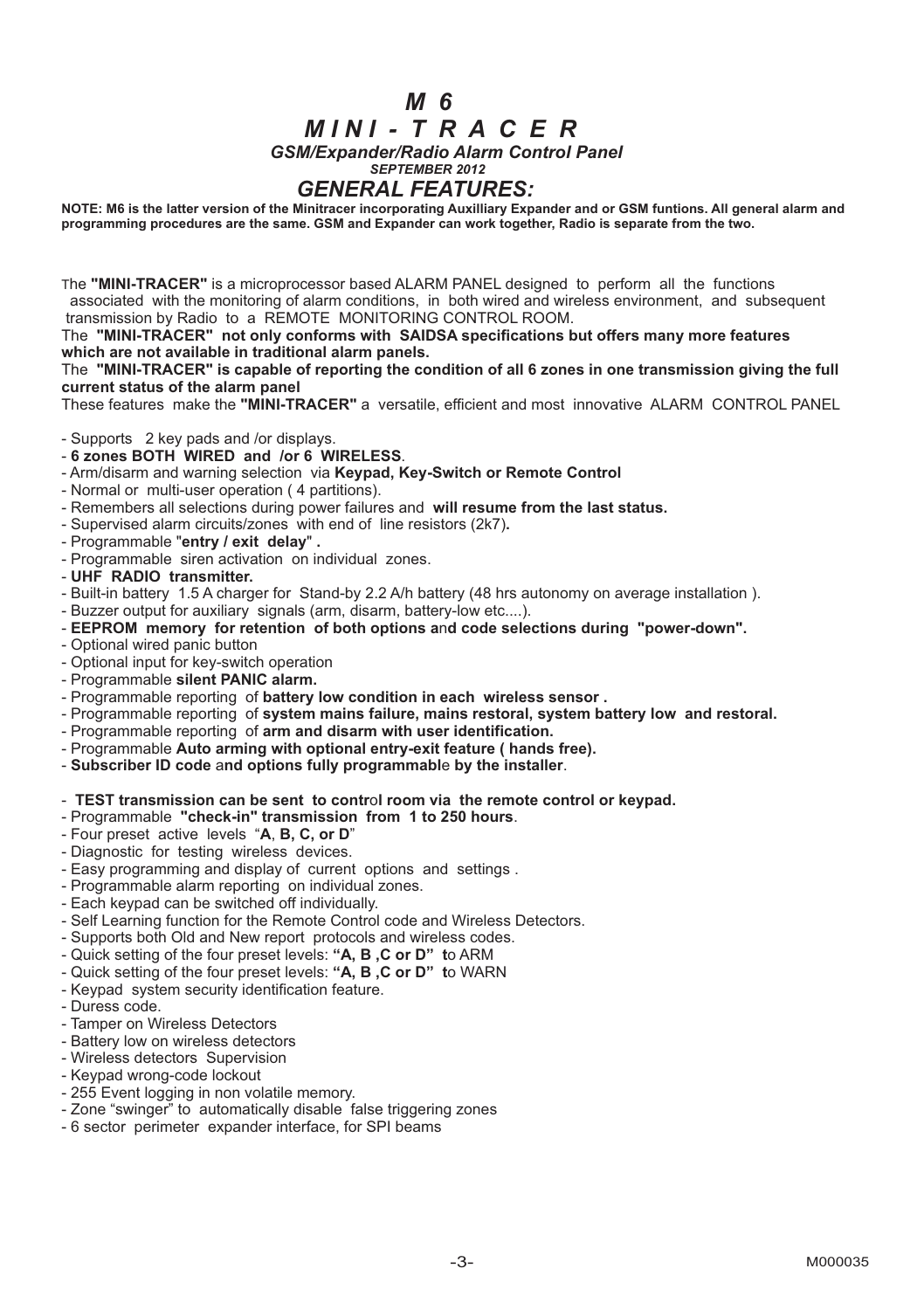## *GENERAL INFORMATION*

The **"MINI-TRACER"** is capable of monitoring **BOTH WIRED and WIRE-LESS** detector circuits at the same time. A **REMOTE PANIC BUTTON** option is built in as a standard feature.

#### The "MINI-TRACER" **will send an alarm/report whe**n**ever the following inputs are triggered:**

- Any of the 6 wired active inputs.

- Any of the 6 wireless active inputs.

- Remote panic button.
- Supervisory signals such as:
	- battery low in the wireless sensors.<br>- arm / disarm.<br>- hattery restored in system
	-
	-
- 
- arm / disarm.<br>- mains failure and the system of the system of the system of the system of the system of the system of the system of the system of the system of the system of the system of the system of the system of the
- mains failure test transmission<br>- mains restored test transmission<br>- Tamper & passwo
	- Tamper & password change

- panic button

For complete application flexibility the six wired inputs may be programmed to send an alarm whenever one of the following conditions occur:

- When the external circuit is opened (**Normally Closed circuit).**
- When the external circuit is closed (**Normally Open circuit).**
- Both when the external circuit is **Opened or Closed.**
- (In this case it is possible to program any of the circuits as an "alarm circuit" or a "door entry monitoring circuit").
- When the trigger condition remains for longer than 15 sec (slow detection).

**For example :** You may require that the particular circuit calls the control room both when an alarm occurs and when it is restored, or that a particular circuit calls the control room both when a door is locked or unlocked. **The six wireless inputs work parallel to the wired inputs and therefore share all the available**  optional features such as:<br>- individual siren activation selection

- individual siren activation selection individual "ENTRY/EXIT DELAY" selection<br>- individual "warning only" selection individual "24 hrs" ready activation.
	- individual "24 hrs" ready activation.

A great feature of the **'MINI-TRACER"** is the fact that it is fully programmable to suit every possible requirement. You can for instance define 4 levels each containing a set of zones which you will most likely select in everyday operation. You do not have to remember which set you normally arm or set to warning mode.

The **"MINI-TRACER**" will memorize the four patterns for you and so when arming the system, automatically step through these preset patterns allowing you to stop at the one you desire. These patterns may be changed at will by the installer or by the customer using the two buttons on the hand-held remote control. These preset levels can be **"Quick selected" . See "long-key" on table of key entries**

#### **ALL COMMANDS and INDICATIONS are performed / shown on up to 4 wall mounted Keypads / Display units .**

## **The Key Pad / DISPLAY units can display the following information:**

- 
- 
- which zone is set to 24hrs, armed or on warning.<br>- mains failure has occurred.
	- system battery is only 80 % charged.
- 
- system has triggered and the signal was sent to control room.

The GREEN numeric display shows the Sector which was activated on the perimeter beams.

The RED numeric display shows the type of transmission which was sent to the control room e.g.:-

- Numbers **1 to 6** indicating the alarm Zone which was triggered.
	- The letter **"p"** indicating panic button activation.
	- The letter " **t** " indicating test transmission.
	- The letter " **b** " indicating battery low in one of the wireless sensors.
	- The letter " **r** " indicating that the system had a reset.
	-
- The letter " **h** " indicating a warning or a call facility. The letter " **u** " indicating the system is not programmed yet.
	- The letter " **E** " indicating a tamper condition is present.
	- The letter " **?** " indicates that the ID of the keypad is not the same as the ID of the Tracer
	- The letter " **j** " indicates wireless Radio Frequency blocking.
- the wired/wireless sensor which caused the warning signal.<br>- system armed / disarmed indication. - the perimeter beam which was activated.<br>- which zone is set to 24hrs, armed or on warning. - Entry / exit delay activated.
	-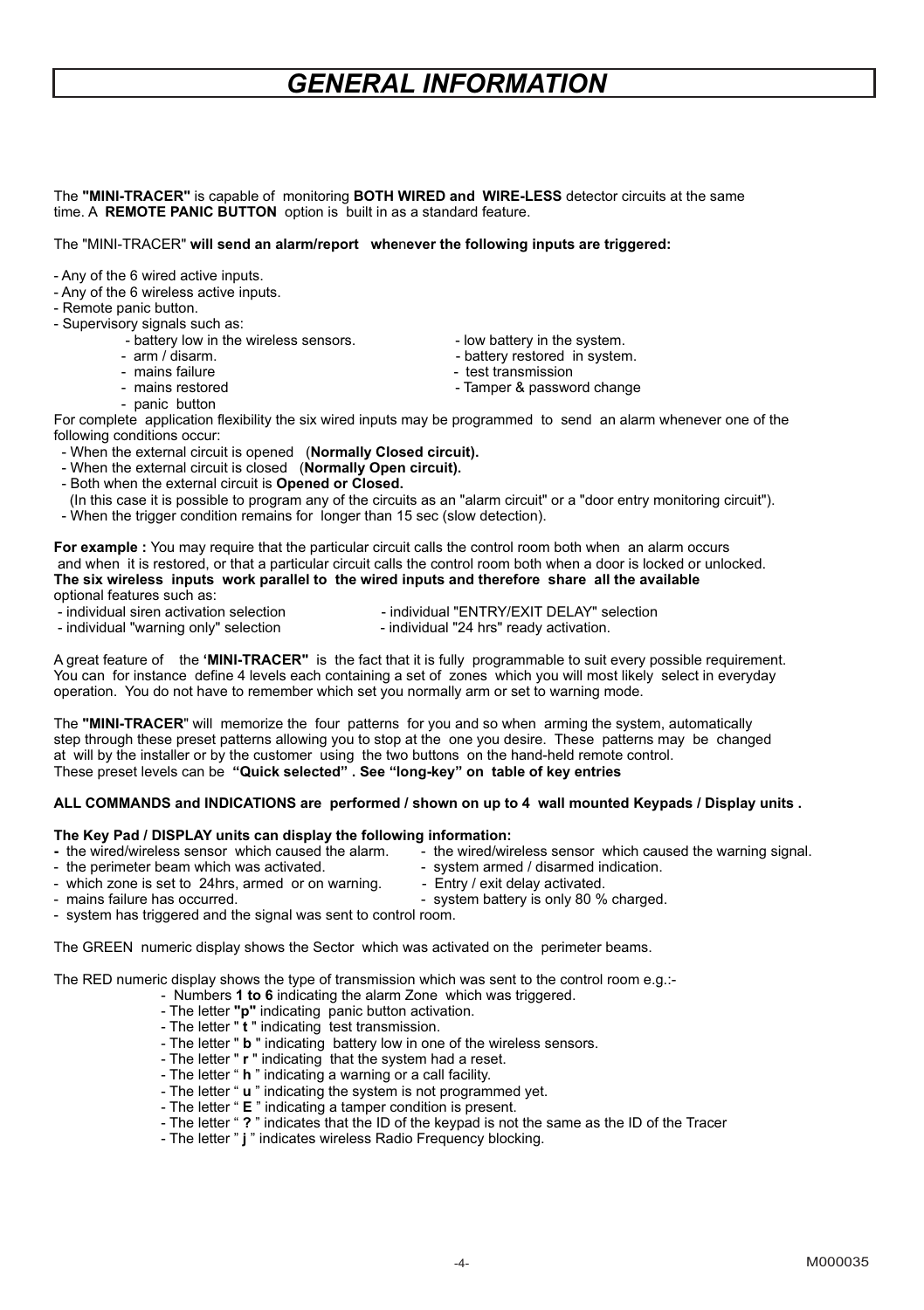#### **The Key Pad is used to do the following:**

- program the system's options.
- access the 4 preset patterns and if necessary change them.
- access each zone individually.
- change the user codes ( 10 different user codes per key pad ).
- activate a panic alarm .
- activate a test signal.
- reset the system /alarm .

- Quick-setting one of four preset levels: "A , B , C or D" to ALARM or WARNING

- to activate / deactivate the perimeter Sectors.
- to send a panic signal

Combination of 2 keys pressed simultaneously will give different conditions, these are shown in **Appendix "A":**

#### **NOTE:**

When arming the system if any of the zones are in open condition the system will sound the key pad bleeper 6 times before initializing the arming sequence.

During the arming sequence it is possible to cancel the operation by pressing ' **0** ' or shorten the delay by pressing '**1**'.

#### **To stop the keypad beeping during a Mains Failure, push and hold the '0'.**

## **Most COMMANDS are performed through a 2 CHANNEL HAND-HELD REMOTE CONTROL:**

- 
- 
- arming and disarming of the system<br>- partial "warning only" selection - partial "warning only" selection - programming of the 4 different patterns of arming<br>- programmission - the transmission
	- test transmission
- security lights
- 

#### *REPORTING OF AN ALARM TO A CONTROL ROOM*

Reporting of an alarm is achieved in the following manner:

 The system will transmit , via radio, 3 times at random intervals within 25 seconds **NOTE: After each Radio transmission the system is dormant for 12 seconds to allow all detectors to settle down. During this period the "running" LED on the key board will flash.** 

## **EXTRA FUNCTIONS / FEATURES:**

#### **1- STAND-ALONE OPERATION (No Key Pad) - "SNIPER"**

 SNIPER operation can be set where **a single Arm / Disarm level operation is needed. (Register 08 / bit 2** ) The remote control (All users) will arm only **"level A"** instantly The Keypad can be removed after programming, leaving only remote control and/or Key-switch for Arming /Disarming.

#### **2- ARM / DISARM CONFIRMATION**

 Re- transmission (confirmation) of Arming and Disarming signals can be selected (register 08 / bit 3, ON to Enable) This is meant for business installations where the monitoring of arming status is crucial. The arming status is sent again, randomly between 30 to 60 minutes, after it was initially Armed or Disarmed. The confirmation is reported to the base-station as a -user 33- Arm/Disarm.

#### **3- DURESS**

 In a life threatening situation. ( When someone forces you to disarm your alarm panel at gun-point) you can make the alarm panel send a duress to the control room.

#### **4- DURESS ACTIVATION WHEN USING A KEYPAD**

 Increment first digit of user code by one (1) when disarming the alarm panel. Le if  $1234 # #$  is normally pressed, press  $2234 # #$  for duress.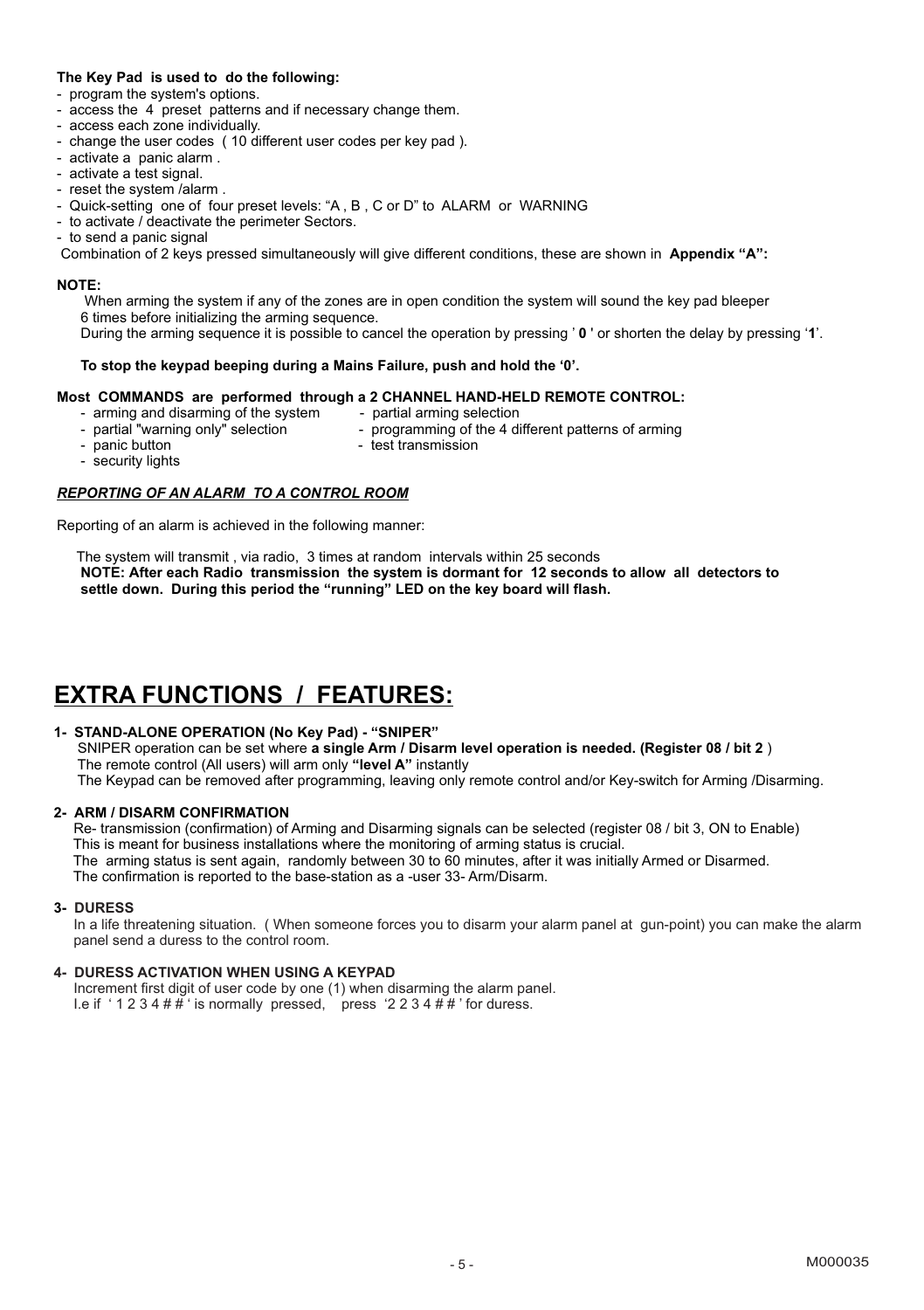#### **5- AUTO - ARMING**

When auto -arming is selected (programable for 2 hours or 15 minutes by installer) the system will arm itself if no movement or any other activations have been detected within the selected time period.

 A second (Installer programmable) option is to enable the entry / exit zone (zone 1 - Wired only). When the last activation was detected on zone 1 the system will arm itself at Level 'D' after the expiry time . In the event where any of the other zones was the last to be triggered the system will arm at Level 'A' after the time period expired.

 This function is useful when you forget to arm your alarm system. The system will arm itself 15 min /2 hours after you have left the house or went to bed. The Auto arming option is set in option register "**08**" bit 8. The End-user can then switch it **on**  $(\mathbb{R} \setminus \mathbb{R})$  or  $\bullet$  off  $(\overline{\mathbb{Q}}_n^* \mathbb{A})$ 

 Note: Entry / Exit will only function correctly if Zone 1 is the last zone triggered when you leave your premises. Level 'A' will be the "at home /sleep" arming pattern and Level 'D' the "away" arming pattern. The exit delay is always calculated to be double the entry delay

#### 6**- DISABLING THE KEY PADS**

 Each key pad can be disabled individually. To disable temporarily a key pad , enter the user 1 code. Press # for approximately 4 seconds followed by the D key. To re-enable the keypad repeat the operation. **REMEMBER THAT THE SECOND TIME THERE IS NO INDICATION FROM THE BUZZER ON THE KEYPAD** 

#### **7- TAMPER ( WIRELESS SENSORS ONLY )**

Circuit that monitors illegal violation of alarm devices when the system is not armed. When it's triggered it will send a tamper condition to the control room and the *"WL TBL"* and *"TRIGG"* leds will be illuminated on the keypad with buzzer sounding. To cancel the above, enter the user code followed by # #.

#### 8**- WIRELESS ZONE SUPERVISION**

This feature enables the MINI-TRACER to detect when a wireless passive is faulty ( NOT REPORTING). The user can program which wireless zone the MINI-TRACER must monitor. Please note that the wireless passive must be enabled for supervision - pages 8 & 10 and -*See also the wireless detector instructions.*

#### 9**- EVENT MEMORY LOG FACILITY**

 The MINI-TRACER-Combo is capable of storing the last 255 events in memory. The installer can view these events in case of the user not reporting to a control room. The log facility will display the day the event was recorded, the time and the reason for the event.

#### 10**- WIRELESS RF BLOCKING**

 MINI-TRACER will report a "System Tamper" if Radio Frequency blocking was detected on the system lasting longer then 30 seconds. This is to prevent intruders trying to "JAM" the system.

#### **11- SPI PERIMETER BEAM**

 An extra 6 perimeter zones can be installed on the MINI-TRACER. The unit will detect an activation on the perimeter beam and sound an audible alarm. **This condition will not be reported to control the room**. Refer to the instruction of the *SPI* beam for installation and programming instructions.

## **12- RESPONSE / GUARD SUPERVISION**

 This features allows the control room to supervise all activities undertaken by the response officer. For this purpose the MINI-TRACER uses a third remote control code.

On this special Officer remote control , button A will be the Panic button and button B will be "Guard Responded".

*Please note that this feature is only active for 30 minutes after an alarm was triggered.*

This Response code can only be stored by the *SELF-LEARNING* **method and not** *MANUALLY*

#### **13- REPEATER SELECTION**

**There are two registers which need to be programmed***:*

The first sets the number of the repeater it will use to reach the control room.

The second is if the unit itself becomes a repeater.

Only then will the MINI-TRACER operate as a simple Store-and-forward repeater provided the received signals from the nearby systems carry the same repeater address as the "**I AM** " value. See page 8

#### **14- SWINGER ZONE DISABLE**

 If the same zone triggers more then 5 times during the same "armed" period the Super-Tracer automatically disables those zones until the next arming *or until 10 hours have expired since the last alarm triggered by the "swinger" zone.*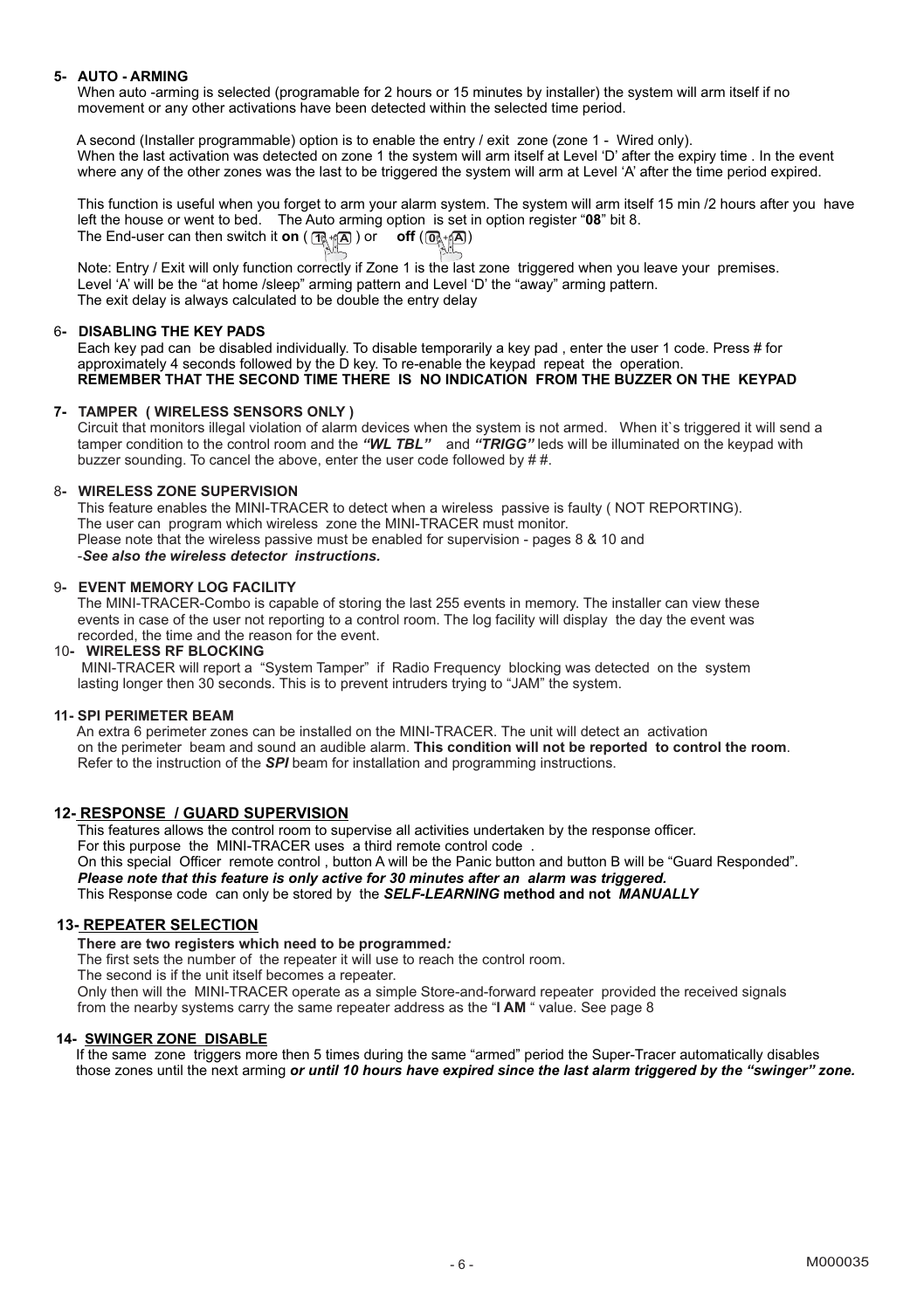## *INSTALLER PROGRAMMING THE MINI-TRACER*

ALTHOUGH THE "FACTORY" OPTIONS REFLECT THE CHOICE OF THE MAJORITY OF INSTALLERS AND END-USERS, PROPER OPERATION AND COMPLIANCE WITH SPECIFIC REQUIREMENTS CAN BE ACHIEVED THROUGH REPROGRAMMING. THE PROGRAMMABLE OPTIONS ARE DIVIDED INTO 4 SECTIONS: THE TRACER IS ORIGINALLY PROGRAMMED WITH A "FACTORY DEFAULT" SET OF OPTIONS.

SECTIONS 1, 2, 3 AND 4 RELATE TO THE MAIN BOARD:<br>SECTION 4 IS RELATES TO THE KEYPAD UNIT ITSELF. **Section and the section of the section of the section of the set o** 

## *- 1 - ENCODING THE WIRELESS DETECTORS AND REMOTE CONTROLS*

 $\overline{\phantom{a}}$ *FACTORY DEFAULT "INSTALLER CODE" = 1 0 0 0* 

*- 2 - SYSTEM OPTION REGISTERS. - 3 - SYSTEM I.D. CODES AND TEL. NUMBERS - 4 - CIRCUIT (ZONE) OPTION REGISTERS.*

| <b>OPTIONS REGISTER NO. 1</b>                  | #                                               |           |
|------------------------------------------------|-------------------------------------------------|-----------|
| <b>ON</b> = SIREN WITH PANIC BUTTON            | <b>OFF</b> = SILENT PANIC BUTTON                | O         |
| $ON = MILITLLISFR$ OPERATION                   | <b>OFF</b> = NORMAL OPERATION                   | ∩ 2       |
| $ON = AUXIL$ . SIGNALS ON BUZZER & SIREN       | $OFF = AUXIL$ . SIGNALS ON BUZZER ONLY          | ۱З<br>О   |
| <b>SPARE</b>                                   | <b>SPARE</b>                                    | $\circ$ 4 |
| $ON = WIREI FSS RFAI OCKING FNABLFD$           | <b>OFF</b> = WIRELESS RE BLOCKING DISABLED      | $\circ$ 5 |
| <b>ON</b> = PERIMETER MASK LINKED TO ARM LEVEL | <b>OFF</b> = PERIMETER AND ARM MASKS NOT LINKED | $\circ$ 6 |
| <b>ON</b> = FNABLE WARNING VIA REMOTE          | <b>OFF</b> = DISABLE WARNING VIA REMOTE         |           |
| $ON = SIL$ FNT ARM/DISARM ON KEY-PAD           | <b>OFF</b> = AUDIBLE ARM/DISARM ON KEY-PAD      |           |

| <b>OPTIONS REGISTER NO. 2</b>               | $0$   2 <br>#                              |              |                  |
|---------------------------------------------|--------------------------------------------|--------------|------------------|
| <b>SPARE</b>                                | <b>SPARE</b>                               | $\circ$ 1    |                  |
| <b>ON</b> = SEND VIA GSM                    | $OFF = NO$ GSM                             | $\circ$ 2    |                  |
| <b>ON</b> = REPORT "BATTERY LOW" IN SENSORS | $OFF = NO REPORT$                          | ⊚ 3          | DEFAUL           |
| <b>ON</b> = REPORT ARM / DISARM SIGNALS     | $OFF = NO REPORT$                          | $^{\circ}$ 4 |                  |
| <b>ON</b> = REPORT SYSTEM BATTERY LOW       | $OFF = NO REPORT$                          | ⊙ 5          |                  |
| <b>ON</b> = REPORT SYSTEM MAINS FAILURE     | <b>OFF</b> = NO REPORT                     | <b>06</b>    | <b>CTORY</b>     |
| <b>SPARE</b>                                | <b>SPARE</b>                               | $\Omega$ 7   |                  |
| <b>SPARE</b>                                | <b>SPARE</b>                               | $\circ$ 8    | 준                |
|                                             |                                            |              |                  |
| <b>OPTIONS (MODE) REGISTER NO.8</b><br>0    | #<br>8                                     |              |                  |
| $ON = IJSF KS INPUT WITH A KFY-SWITCH$      | <b>OFF</b> = USE KS INPUT FOR PANIC BUTTON | $\circ$ 1    | ⊢                |
| <b>ON</b> = SNIPER OPERATION                | <b>OFF</b> = TRACER OPERATION              | $\circ$ 2    | <b>DEFAUL</b>    |
| ON = ARM/DISARM CONFIRMATION(REPEATED)      | <b>OFF</b> = NO CONFIRMATION(REPEATED)     | $\circ$ 3    |                  |
| $ON = SPARE$                                | $OFF = SPARE$                              | $\Omega$ 4   |                  |
| <b>ON</b> = REPORT WIRELESS SUPERVISION     | $OFF = NO$ REPORT                          | ○ 5          |                  |
| <b>SPARE</b>                                | <b>SPARE</b>                               | $\circ$ 6    | <b>TORY</b>      |
| $ON = AUITO-ARM TIME - 2HRS$                | OFF = AUTO ARM TIME - 15 MINUTES           | $\circ$ 7    | FAC <sup>T</sup> |
| <b>ON</b> = AUTO ARM ENABLED                | <b>OFF</b> = AUTO ARM - DISABLED           | $\Omega$     |                  |

## *OPTIONS (MODE) REGISTER NO.8* **1 0 0 0 # 0 8**

| <b>ON</b> = USE KS INPUT WITH A KEY-SWITCH    | <b>OFF</b> = USE KS INPUT FOR PANIC BUTTON |              |  |
|-----------------------------------------------|--------------------------------------------|--------------|--|
| <b>ON</b> = SNIPER OPERATION                  | <b>OFF</b> = TRACER OPERATION              | ∩ 2          |  |
| <b>ON</b> = ARM/DISARM CONFIRMATION(REPEATED) | <b>OFF</b> = NO CONFIRMATION(REPEATED)     | $\bigcirc$ 3 |  |
| $ON = SPARE$                                  | $OFF = SPARE$                              |              |  |
| <b>ON</b> = REPORT WIRELESS SUPERVISION       | $OFF = NO$ RFPORT                          | ○ 5          |  |
| <b>SPARE</b>                                  | <b>SPARE</b>                               | $\circ$ 6    |  |
| $ON = AUITO-ARM TIME - 2HRS$                  | OFF = AUTO ARM TIME - 15 MINUTES           |              |  |
| <b>ON</b> = AUTO ARM ENABLED                  | <b>OFF</b> = AUTO ARM - DISABLED           | 8            |  |
|                                               |                                            |              |  |

**For the next 3 options you need to enter a value between 0 and 250.**

EXAMPLES: - To set the entry-delay to 35 seconds enter: 1000#17 035 (sec)<br>Foset the check-in interval time to 24 hours enter:: 1000#18 024 (hrs)<br>To set the siren duration to 4 minutes enter: 1000#19 240 (4x60) (sec) -



*N.B. - A CHECK-IN INTERVAL VALUE OF "0" WILL AUTOMATICALLY DISABLE THE OPTION ( NO CHECKING-IN TRANSMISSION ). - THE "EXIT" DELAY IS AUTOMATICALLY SET TO DOUBLE THE "ENTRY" DELAY*

| I PROGRAMMING THE FIELD REPEATER NUMBER                                                                                                                                                 |  |                                                                          |  |
|-----------------------------------------------------------------------------------------------------------------------------------------------------------------------------------------|--|--------------------------------------------------------------------------|--|
| $>10000$ (F) (20 H)<br>Set the Repeater Number<br>$\boxed{1}$ $\boxed{0}$ $\boxed{0}$ $\boxed{0}$ $\boxed{#}$ $\boxed{2}$ $\boxed{0}$ $\boxed{*}$<br><b>Display the Repeater Number</b> |  | REPEATER "1"<br>THE CURRENT REPEATER<br><b>NUMBER WILL BE INDICATED.</b> |  |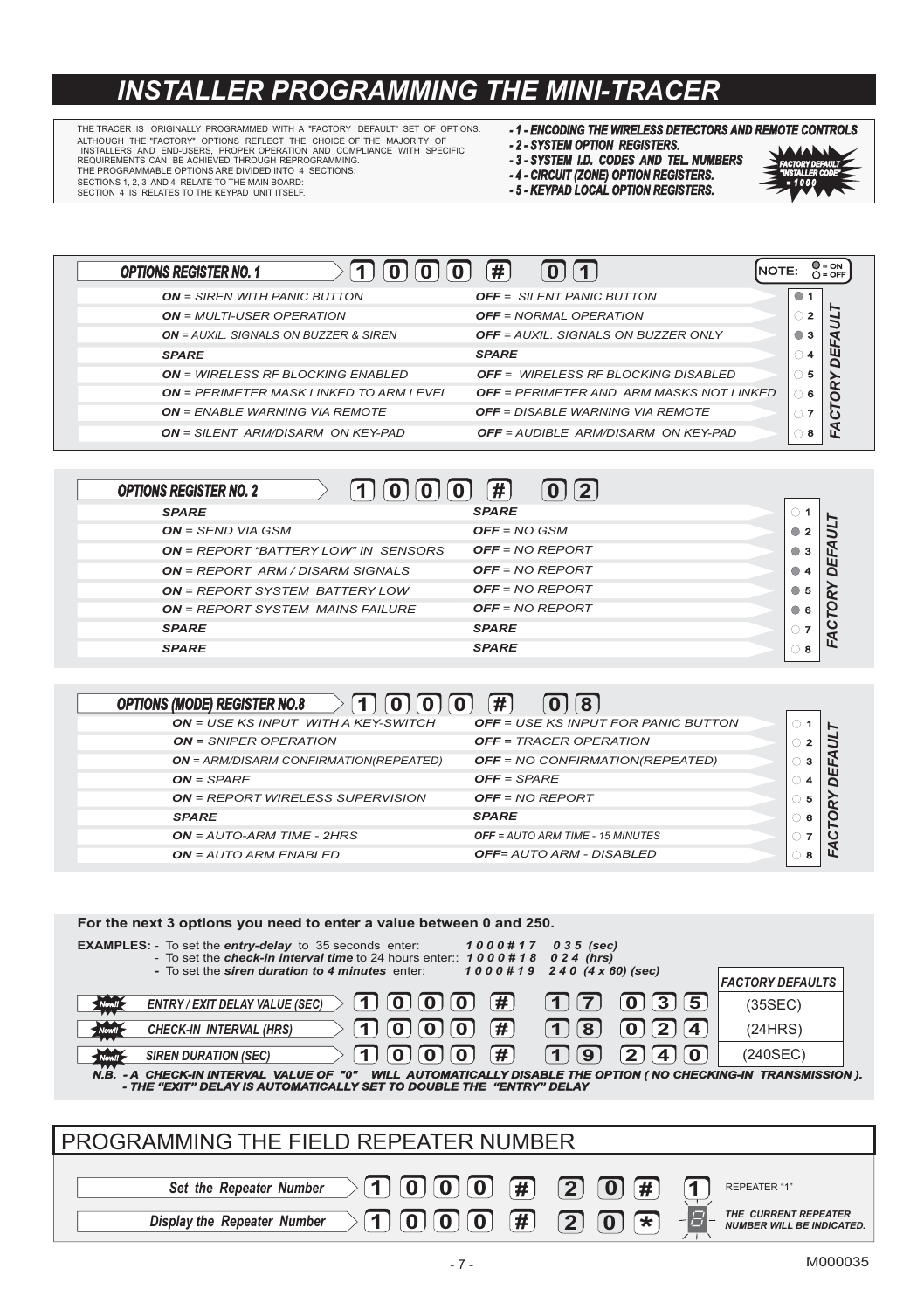## **PROGRAMMING (CONTINUED)**

 $\lambda$ 

| SETTING / DISPLAYING<br>DETECTOR/ REMOTE CONTROL CODES                                                                                                                                                                                                                                                                                                                                                                                             |
|----------------------------------------------------------------------------------------------------------------------------------------------------------------------------------------------------------------------------------------------------------------------------------------------------------------------------------------------------------------------------------------------------------------------------------------------------|
| TO PROGRAM THE DIP-SWITCH CODES OF THE DETECTORS AND REMOTE<br>CONTROLS. ENTER THE INSTALLER CODE FOLLOWED BY THE "#" KEY.<br>SELECT THE CODE YOU WANT TO CHECK /CHANGE WITH"1 A" or "1. B"<br>THE CURRENTLY STORED CODE WILL BE DISPLAYED.<br>USING ALL KEYS TOGGLE THE CORRESPONDING BIT/LED<br><b>ARM</b><br>TO OBTAIN THE WANTED CODE.<br>PFR<br><b>NOTE:</b><br>TO EXIT PRESS AND HOLD * AND # TOGETHER<br><b>WARN</b><br>$=$ OFF<br>$= ON$   |
| <b>INSTALLER CODE</b><br><b>REG. NO.</b><br>action:                                                                                                                                                                                                                                                                                                                                                                                                |
| 3<br>$\frac{2}{\circ}$<br>8<br>గ్గి<br>8<br>Þ<br><b>SET DETECTORS/SENSOR CODE</b><br>#<br>O<br>A                                                                                                                                                                                                                                                                                                                                                   |
| $\frac{\#}{\circlearrowright}$<br>$\frac{9}{2}$<br>R                                                                                                                                                                                                                                                                                                                                                                                               |
| FOR 16 BIT CODES (SMART) USE ALL KEYS<br>FA<br>CTORY<br><b>DEFAULT</b>                                                                                                                                                                                                                                                                                                                                                                             |
| $\approx$<br>$\frac{2}{\circ}$<br>్<br>රී<br>#<br><b>SET REMOTE CONTROL CODE</b><br>B<br>0<br>0<br>1<br>0<br>#<br>0<br>в<br>9<br>с<br>D<br>TO EXIT PRESS AND HOLD * AND # - THE DECIMAL VALUE OF THE CODE WILL BE SHOWN ON THE DISPLAY.<br>Note that code "C" cannot be entered manually but only through the self-learnig process                                                                                                                 |
| SELF LEARNING THE WIRELESS CODES                                                                                                                                                                                                                                                                                                                                                                                                                   |
| Enter the self learning mode by entering:                                                                                                                                                                                                                                                                                                                                                                                                          |
| <b>SELF LEARNING THE REMOTE CONTROL</b><br>#<br>AND DETECTORS CODES.<br>1- TRANSMIT CODE FROM SENSOR OR REMOTE CONTROL UNTIL CODE AND CHANNEL ARE MEMORIZED BY THE DISPLAY<br>2- TO STORE THE RECEIVED CODE AS DETECTOR /SENSOR CODE, PRESS "A" KEY ON THE KEYPAD<br>3- TO STORE THE RECEIVED CODE AS <b>REMOTE CONTROL CODE</b> . PRESS "B" KEY ON THE KEYPAD<br>4- TO STORE THE RECEIVED CODE AS THE RESPONSE CODE . PRESS "C" KEY ON THE KEYPAD |

| SUBSCRIBER I.D. SETTING (TRANSMITTER /CSID CODE)                                                                                                                                                                               |             |
|--------------------------------------------------------------------------------------------------------------------------------------------------------------------------------------------------------------------------------|-------------|
| This is the CUSTOMER <i>i.d.</i> NUMBER sent to the BASE STATION<br>(FIRST DIGIT)<br>(1 TO 9999)                                                                                                                               | (4TH DIGIT) |
| $\left( \bf{\#}\right)$<br>$\lceil 7 \rceil$<br>$\mathbf{C}$<br>$\ket{1}$<br> 2 <br>$[0]$ $[0]$ $[0]$ $[1]$<br><b>PROGRAM THE SUBSCRIBER ID</b><br>AFTER ENTERING THE 4TH DIGIT THE NEW CODE IS AUTOMATICALLY STORED IN MEMORY | 2           |
|                                                                                                                                                                                                                                |             |
| $\left  \mathbf{r} \right $<br>$\boxed{0}$ (#)<br>$\P$ 1).<br>$ {\bf C} $<br><b>READ THE SUBSCRIBER ID</b><br>$0 \mid 0 \mid$<br>THE CURRENT SUBSCRIBER CODE WILL BE DISPLAYED ONE DIGIT AT THE TIME.                          |             |
|                                                                                                                                                                                                                                |             |
|                                                                                                                                                                                                                                |             |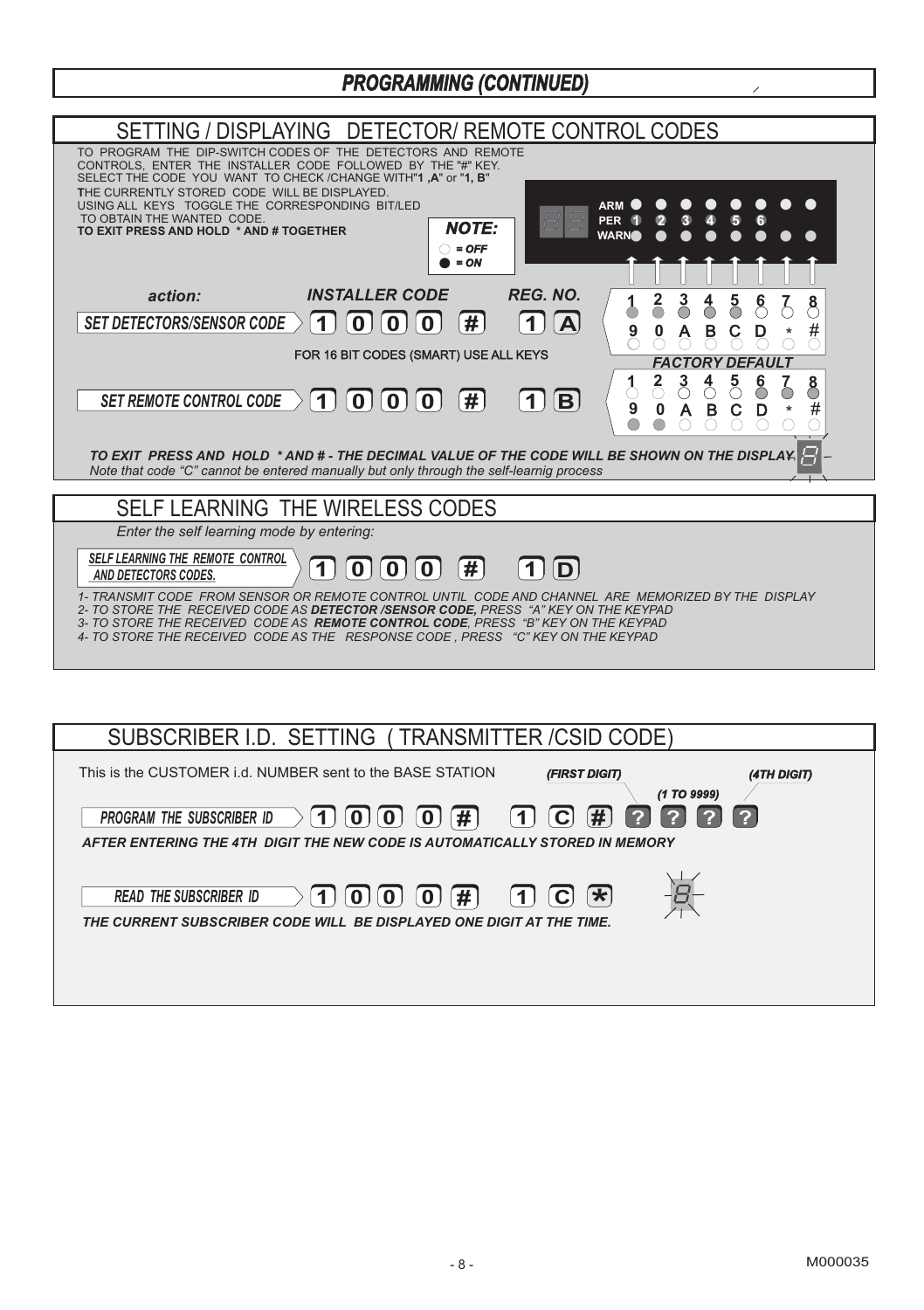## *PROGRAMMING (CONTINUED)*

#### *CIRCUIT (ZONE) OPTION REGISTERS* Each of the 6 zones can be programmed to behave in different ways and perform different tasks. To do this there are several registers: TO PROGRAM EACH REGISTER: 1- ENTER THE INSTALLER CODE FOLLOWED BY THE CORRESPONDING REGISTER NUMBER: 2- USING KEYS "1 to 6" TOGGLE THE CORRESPONDING LED (ON=1 OFF=0) **EXAMPLE 1:** - CHANGE PRESET LEVEL "**A**" FROM **1 & 2** ACTIVE TO **1 & 3** ACTIVE. - ENTER: "**1 0 0 0 # 0 A** ". THE CURRENT SETTING WILL BE SHOWN. - ENTER "**2**" .... LED 2 WILL TURN OFF... - ENTER "**3**" .... LED 3 WILL TURN ON - CHECK 3 .... LED 3 WILL TONN C - ENTER "**#**" TO EXIT EXAMPLE 2:<br>- CHANGE CIRCUIT 6 NOT TO TRIP THE SIREN .<br>- ENTER: "1000 #05 ". THE CURRENT SETTING WILL BE SHOWN (ALL LEDS = ON).<br>- ENTER "#" TO EXIT<br>- ENTER "#" TO EXIT **ARM** г г г r r FI **PER 1 2 3 4 5 6 WARN** *(REGISTER NAME) (INSTALLER CODE) (REG NO.)* **1** *ZONES* **2 3 4 5 6** *DETECTION TIME* **# 1 0 0 0 0 4**  $\bigcirc$  $\bigcirc$  $\bigcirc$  $\bigcirc$  $\bigcirc$  $\bigcirc$ **OFF=** 0.5 Sec. **ON =**15 Sec. **0 0 #** *Y DEFAULTS SIREN ACTIVATION* **1 0 0 5**  $\overline{\bullet}$  $\bigcirc$  $\overline{\bullet}$  $\overline{\bullet}$  $\overline{\bullet}$  $\overline{\bullet}$ Ñ **# 0 6** *OPEN / CLOSE REPORTING* **1 0 0 0**  $\overline{\bigcirc}$ JU  $\circ$  $\circ$  $\circ$  $\circ$  $\circ$ *ALARM / RESTORE REPORTING* **1 0 0 # 0 7 0**  $\circ$  $\circ$  $\circ$  $\circ$  $\circ$  $\circ$ Ŕ *LEVEL "A" PRESET* **1 0 0 0 # 0 A**  $\overline{\bullet}$  $\overline{\phantom{a}}$  $\overline{\circ}$  $\overline{\circ}$  $\overline{\circ}$  $\overline{\cap}$ ūī Q *LEVEL "B" PRESET* **1 # 0 B 0 0 0**  $\bigcirc$  $\bigcirc$  $\bullet$  $\bigcap$  $\bigcap$  $\overline{\Omega}$ *FACTOR LEVEL "C" PRESET* **1 0 0 0 # 0 C**  $\bigcap$  $\bigcirc$  $\bigcirc$  $\bigcirc$  $\bigcap$  $\bigcirc$ **#** *LEVEL "D" PRESET* **1 0 0 0 0 D**  $\bigcirc$  $\bigcirc$  $\bigcirc$  $\bigcirc$  $\bigcirc$  $\bigcirc$ **# 1** *(future expansion)* **1 0 0 0 3** ਨ  $\overline{\circ}$  $\overline{\circ}$ ਨ  $\bigcap$ ਨ *ALARM REPORTING ZONE* **# 1 0 0 1 4**  $\overline{\bigcirc}$  $\overline{\bullet}$  $\overline{\bigcirc}$  $\overline{\phantom{a}}$  $\overline{\phantom{0}}$  $\overline{\bigcirc}$ **0 #** *ALWAYS (24Hrs) ACTIVE ZONE* **1 0 0 0 1 5**  $\overline{\circ}$  $\overline{\bigcirc}$  $\overline{\bigcirc}$  $\overline{\bigcirc}$  $\overline{\circ}$  $\overline{\circ}$ *"ENTRY/EXIT DELAY" ZONE* **1 0 0 0 # 1 6**  $\overline{\Omega}$  $\overline{\Omega}$  $\overline{\Omega}$  $\overline{\Omega}$  $\overline{\circ}$  $\overline{\bigcap}$ *ACTIVE WirelessL SUPERVISION ZONES* **1 # 0 0 0 2 2**  $\bigcirc$  $00000$ *EVENT MEMORY LOG* **1 0 0 0 3 # 3** When not reporting to a control room, the user can view 255 events which occurred on the alarm panel. This feature displays the events and time between events as follows : *MAKE YOUR SELECTION .* **ZONES ARMED**  $\bullet$  $\bullet$  $\bullet$   $\bullet$  $\bullet$   $\bullet$ *ENTER "#" TO EXIT* **ZONES TRIGGERED 1 2 3 4 5 6**  $\overline{\phantom{a}}$ بييا  $\overline{\phantom{a}}$ 52 <u>يې</u>  $\overline{\phantom{a}}$

**LOG NUMBER DAY HOUR MINUTES SECONDS TYPE LIST OF ALARM TYPES :**

0 = Alarm 6 = System Mains Fail 7 = System Battery Low<br>8 = System Mains Restore 9 = System Battery Restore P = Panic<br>D = Duress 7 = Test/Cancel A = System Armed A = System Armed

em Mains Restore 9 = System Battery Restore 9 = System Battery Restore P = Past/Cancel

d = System Disarmed

USE **A** TO GO TO PREVIOUS EVENT USE **D** TO GO TO THE MORE RECENT EVENT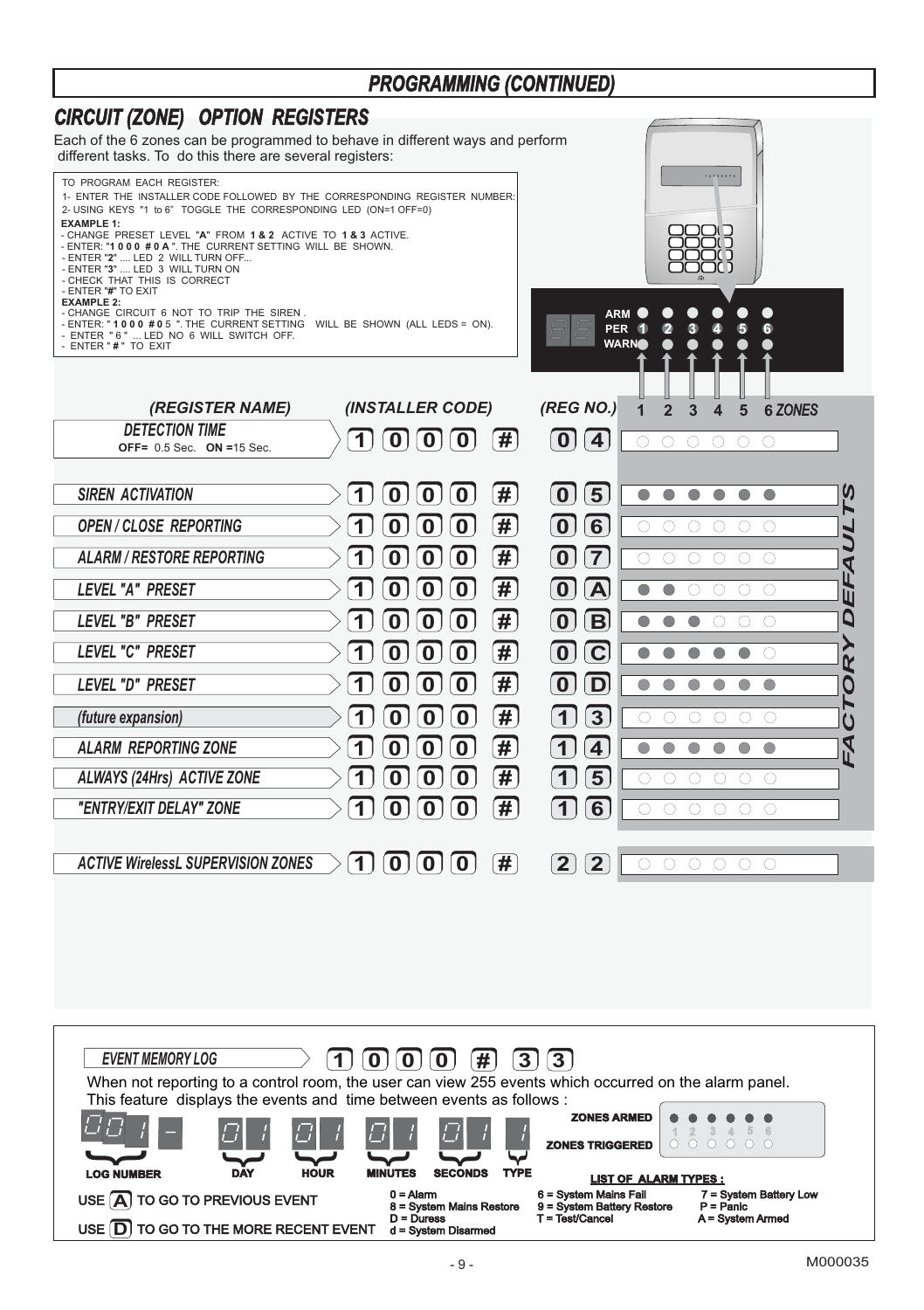| <b>KEYPAD OPTION REGISTERS</b><br><b>PROGRAMMING (CONT.)</b>                                                                                                                                                                                                                                                                                                                                                                                                                                                                                                                                                   |
|----------------------------------------------------------------------------------------------------------------------------------------------------------------------------------------------------------------------------------------------------------------------------------------------------------------------------------------------------------------------------------------------------------------------------------------------------------------------------------------------------------------------------------------------------------------------------------------------------------------|
| ENTER THE INSTALLER CODE FOLLOWED BY A LONG "#" KEY AND THE<br>NUMBER OF THE REGISTER YOU WANT TO MODIFY.<br>NOTE: THE "# " MUST BE HELD DOWN UNTIL YOU HEAR A LONG BEEP.<br>ARM<br>THE CURRENT CONTENT OF THE SELECTED REGISTER<br>5<br>6<br>PER.<br>и<br>2<br>а<br>WILL BE DISPLAYED.USE BUTTONS 0 TO 8 TO<br><b>WARNO</b><br>$\bigcirc$ = OFF<br>CHANGE THE CORRESPONDING BIT TO OBTAIN<br>NOTE:<br>$= ON$<br>THE DESIRED SELECTION. PRESS "#" TO EXIT.<br>= UNUSED                                                                                                                                         |
| <b>REGISTER NAME</b><br><b>INSTALLER CODE</b><br>REG. NO.<br>2<br>3<br>4<br>1<br>$\overline{0}$<br>O I<br>D<br>SET INDIVIDUAL key pad I.D. NUMBER<br>#<br>$\bf{0}$<br>Ω<br>∩<br>∩<br><b>HOLD</b><br><b>MORE THAN 1 SELECTION IS ALLOWED.</b><br>THE SUPER TRACER CAN ACCEPT UP TO 4 KEYPADS.<br><b>TILL BEEP</b><br>e.g. if 1 & 2 were selected, the unit<br>FOR SPECIAL APPLICATIONS EACH KEYPAD CAN<br>will respond to all commands addressed to<br>BE PROGRAMMED TO HAVE ITS OWN I.D. CODE.<br>key pads 1 & 2.<br>KEYPADS WITH THE SAME I.D. WILL OPERATE SIMILARLY.                                        |
| 3<br>2<br>4<br>5<br>6<br>8<br>3<br><b>ENABLE LOCAL BLEEPER FUNCTIONS</b><br>0<br>0<br>О<br>O<br>O<br><b>MAINS</b><br><b>BCKUP</b><br>SPARE<br><b>HOLD</b><br>SPARE<br>TRIGG<br>TAB-0.<br>DELAY<br>NOTE: THIS REGISTER DEFINES WHICH<br>AUX<br><b>TILL BEEP</b><br>CONDITIONS WILL ACTIVATE THE LOCAL BLEEPER.<br><b>MAINS:</b><br>Mains Failure<br>TRIGG: Alarm triggered.<br>DELAY:<br><b>BCKUP:</b><br>System battery low<br><b>Entry Exit Delay</b><br>AUX:<br>Key Beeps ON/OFF.<br><b>LO-BAT:</b> Sensor battery low.                                                                                      |
| $\boxed{0}$<br>$\blacksquare$<br>$\mathbf 0$<br>#<br><b>CHANGE INSTALLER CODE</b><br>0<br>C<br>$\bf{0}$<br>HOLD<br><b>TILL BEEP</b>                                                                                                                                                                                                                                                                                                                                                                                                                                                                            |
| <b>NEW CODE (4 DIGITS)</b><br>$\mathbf{0}$<br>$\mathbf{0}$<br>1<br>$ \mathsf{X} $<br>#<br>0<br><b>CHANGE CODE OF USER 1 to 10(A)</b><br><b>HOLD</b><br><b>TILL BEEP</b><br>AFTER THE NEW CODE ENTRY,<br><b>NEW CODE (4 DIGITS)</b><br>THE CODE WILL BE DISPLAYED<br>USER NO 1,2,3,4,5,6,7,8,9,A<br>ONE DIGIT AT THE TIME.<br><b>ENTER "# " TO ACCEPT THE CODE</b><br>(MULTI-USER MODE - 2,3,4,5 ONLY)<br>AFTER IT HAS BEEN DISPLAYED.<br>ANY OTHER KEY WILL REQUIRE THE<br>Note: IN MULTIUSER MODE USER 5 REPLACES USER 1<br><b>NEW CODE TO BE RE-ENTERED.</b><br>(no USER 1 rights are available in this mode |
| 2<br>з<br>6<br>7<br>8<br>5<br>4<br><b>ENABLE</b><br>$\mathbf{0}$<br><b>KEYPADS</b><br>0<br>0<br>1<br>О<br>O<br>О<br>О<br>О<br>O<br>О<br><b>POLLING</b><br><b>SPARE</b><br><b>SPARE</b><br>SPARE<br>SPARE<br><b>SPARE</b><br><b>HOLD</b><br>SPARE<br>PARE<br><b>TILL BEEP</b><br>NOTE: THIS REGISTER ENABLES THE COMMUNICATION<br>BETWEEN THE SUPER TRACER AND<br><b>KEYPADS.</b>                                                                                                                                                                                                                               |
| $\mathbf{0}$<br>#<br><b>KEYPAD ID</b><br>0 l<br>0<br><i><b>CHANGE</b></i><br>4<br>?<br><b>HOLD</b><br>NOTE: THE KEYPAD ID IS THE SUBSCRIBER I.D.<br><b>NEW CODE (4 DIGITS)</b><br><b>TILL BEEP</b><br>AS ON PAGE 8 REGISTER "1C".                                                                                                                                                                                                                                                                                                                                                                              |
| <b>(ERASING MEMORIES)</b><br>DEFAULTING THE SYST<br>EМ                                                                                                                                                                                                                                                                                                                                                                                                                                                                                                                                                         |
| NOTE: THIS OPERATION WILL ERASE<br>ALL PRESENT VALUES AND RESTORE<br>THE FACTORY-DEFAULT VALUES INCLUDING<br>9<br>$\mathbf{0}$<br>0<br>0<br>ERASE KEYBOARD MEMORY<br><b>HOLD</b><br><b>KEYBOARD SETTINGS AND USER CODES !!!</b><br>After this command the unit will<br><b>TILL BEEP</b><br>reset to load the default values!                                                                                                                                                                                                                                                                                   |
| NOTE: THIS OPERATION WILL ERASE<br>ALL PRESENT OPTIONS AND RESTORE<br>ERASE MEMORY<br>1000 # 09<br>THE FACTORY-DEFAULT VALUES INCLUDING<br>IN CONTOL UNIT<br>ZONE, OPTIONS, WIRELESS CODES ETC !!<br>After this command the unit will<br>П<br>reset to load the default values!                                                                                                                                                                                                                                                                                                                                |
| NOTE: THIS OPERATION WILL ERASE<br>BOTH THE MEMORY IN THE KEY BOARD<br>AND THE CONTROL UNIT AND RESTORE<br>ERASE BOTH CONTROL-UNIT<br>$\overline{1}$<br>[#]<br>$\overline{2}$<br><b>TO TO</b><br>l 9 l<br>0 I<br>AND KEY-BOARD MEMORIES<br>After this command the unit will<br>THE FACTORY-DEFAULT VALUES.<br>п<br>,,<br>reset to load the default values!<br>IT COMBINES THE ABOVE 2 COMMANDS                                                                                                                                                                                                                 |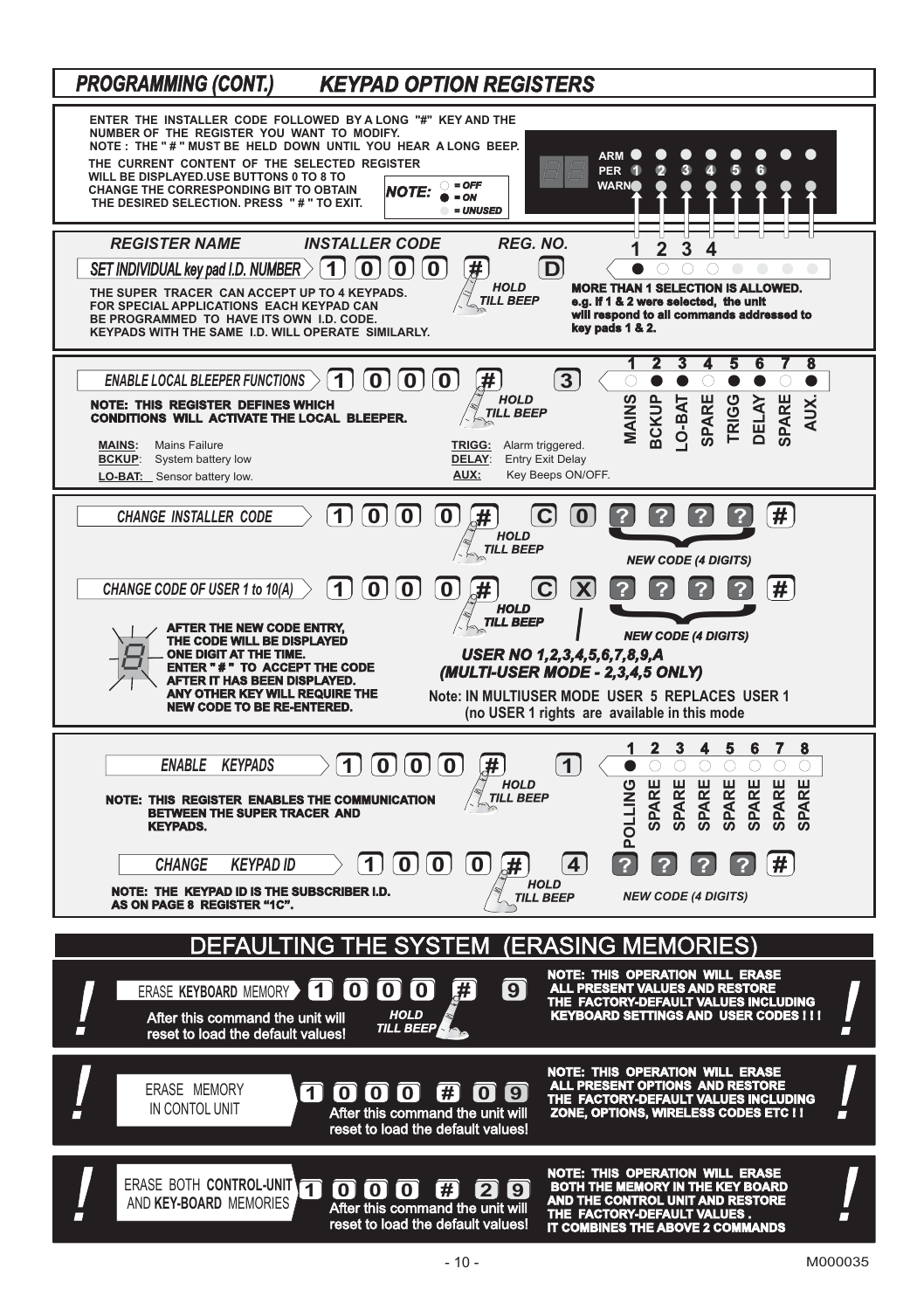## *PROGRAMMING (CONT.) S.P.I. (SECTIONAL PERIMETER INTRUSION ) OPTION REGISTERS*

| An extra 6 perimeter beams may be connected to the new MINI-TRACER-Combo. (See SPI installation instructions)<br>The unit will monitor these perimeter beams and indicate which beam was triggered. The activation of the beams<br>will either sound locally or will report the activation to the control room using exclusively zone 6.<br>The perimeter SECTORS are set up, tested and activated by following this procedure:<br>1- Connect, align and program each beam number |                                                                                                                                                                                             |  |  |
|-----------------------------------------------------------------------------------------------------------------------------------------------------------------------------------------------------------------------------------------------------------------------------------------------------------------------------------------------------------------------------------------------------------------------------------------------------------------------------------|---------------------------------------------------------------------------------------------------------------------------------------------------------------------------------------------|--|--|
| 2- Manually or automatically define the number of sectors / beams installed as follows:                                                                                                                                                                                                                                                                                                                                                                                           |                                                                                                                                                                                             |  |  |
| <b>DEFINE INSTALLED SECTORS</b><br>O<br>o<br>#<br>5.<br>Or<br><b>AUTO ASSESS SECTORS</b><br>#<br>3                                                                                                                                                                                                                                                                                                                                                                                | $\overline{z}$<br>з<br>1<br>$\overline{\mathbf{A}}$<br>5<br>6<br>23456<br>1<br>$\bigcirc$<br>$\bullet$<br>$\bullet$<br>$\bigcirc$<br>●<br>e.g. Only beam 1, 2, 3, 4, 5 and 6 are installed. |  |  |
| <b>INSTALLER CODE</b>                                                                                                                                                                                                                                                                                                                                                                                                                                                             |                                                                                                                                                                                             |  |  |
| Wait for the display to show the sectors found then enter $\ \#$                                                                                                                                                                                                                                                                                                                                                                                                                  | to store the result or any other key to exit.                                                                                                                                               |  |  |
| To test the perimeter connections do the following:<br>1- Enable/ activate all (6 in this case) available beams installed with:                                                                                                                                                                                                                                                                                                                                                   | 123456<br>#<br>$\bf{O}$                                                                                                                                                                     |  |  |
| 2- Enable testing mode as follows (in this mode no audible devices<br>are activated and the faulty/ non aligned beams will be displayed                                                                                                                                                                                                                                                                                                                                           |                                                                                                                                                                                             |  |  |
| 3- Exit test mode by entering: 1<br>$\mathbf{0}$<br>0<br>#<br>0                                                                                                                                                                                                                                                                                                                                                                                                                   |                                                                                                                                                                                             |  |  |
| Four preset perimeter selections may be pre-programmed to coincide with the arm/warn levels A,B,C & D.                                                                                                                                                                                                                                                                                                                                                                            |                                                                                                                                                                                             |  |  |
| (This is done as shown below)<br>If option 6 of register 01 (page8) is set, a selection will be active when the corresponding arm/warn level is selected<br>(e.g. You can have zones 1&2 (level "A") on armed and perimeter sectors 1,2 &3 on warning                                                                                                                                                                                                                             |                                                                                                                                                                                             |  |  |
| $\mathbb{I} \rightarrow \mathbb{I} \rightarrow \mathbb{I}$                                                                                                                                                                                                                                                                                                                                                                                                                        | <b>ARM</b><br>$\ddot{\mathbf{6}}$<br>O<br>$\overline{2}$<br>G<br>5<br><b>PER</b><br><b>WARNO</b><br>0<br>0<br>●<br>●<br>$\bullet$                                                           |  |  |
| $  \leftarrow$ $  $                                                                                                                                                                                                                                                                                                                                                                                                                                                               |                                                                                                                                                                                             |  |  |
| #<br>LEVEL "A" PRESET<br>U<br>3                                                                                                                                                                                                                                                                                                                                                                                                                                                   | $\mathbf{z}$<br>4<br>#<br>O<br>O<br>Ω<br>0<br>О<br>О                                                                                                                                        |  |  |
| LEVEL "B" PRESET<br>#<br>3                                                                                                                                                                                                                                                                                                                                                                                                                                                        | 3<br>О<br>О<br>$\bigcirc$<br>$\circ$<br>O<br>О                                                                                                                                              |  |  |
| LEVEL "C" PRESET<br>#                                                                                                                                                                                                                                                                                                                                                                                                                                                             | О<br>Ω<br>Ω<br>Ω<br>O                                                                                                                                                                       |  |  |
| LEVEL "D" PRESET<br>#<br>n                                                                                                                                                                                                                                                                                                                                                                                                                                                        | #<br>$\bigcirc$<br>O<br>O<br>O<br>O<br>O                                                                                                                                                    |  |  |
| Each segment may be programmed to have different response times (on interruption of the Infrared beam).<br>These times may vary from 0,3 Seconds to 20 Seconds. Use the table to select the response (interruption time before alarm)<br>This is done using the USER 1 code.                                                                                                                                                                                                      | $1=0.3$ Sec<br>$5 = 2$ Sec                                                                                                                                                                  |  |  |
| <b>SET SENSITIVITY LEVELS FOR EACH</b><br>9<br><b>SECTOR OF THE PERIMETER ALARM</b><br>USER1 CODE                                                                                                                                                                                                                                                                                                                                                                                 | $2=0.5$ Sec<br>$6 = 5$ Sec<br>#<br>$3=0.8$ Sec<br>7=10 Sec<br>Device No.<br>Level of<br>4=1.2 Sec<br>$8 = 20$ Sec<br>response                                                               |  |  |
| THE INSTALLER MAY FURTHERMORE PROGRAM THE FOLLOWING OPTIONS                                                                                                                                                                                                                                                                                                                                                                                                                       |                                                                                                                                                                                             |  |  |
| <b>OPTIONS (SPI MODE) REGISTER NO.9</b><br>l 1 l<br>10 I<br>0 I<br>$\mathbf{0}$                                                                                                                                                                                                                                                                                                                                                                                                   | 1# I<br>2<br>4                                                                                                                                                                              |  |  |
| <b>SPARE</b>                                                                                                                                                                                                                                                                                                                                                                                                                                                                      | <b>SPARE</b><br>$\circ$ 1                                                                                                                                                                   |  |  |
| ON = USE COMMON OUTPUT (1) ON MASTER<br><b>ON = LIGHT RELAY FOR 20 MINUTES</b>                                                                                                                                                                                                                                                                                                                                                                                                    | <b>OFF = USE INDIVIDUAL OUTPUTS</b><br>$\circ$ 2                                                                                                                                            |  |  |
|                                                                                                                                                                                                                                                                                                                                                                                                                                                                                   | <b>OFF = LIGHT RELAY FOR 3 MINUTES</b><br>$\circ$ 3                                                                                                                                         |  |  |
| ON = IF THREE BREAKS (SAME 3 BEFORE ALARM)                                                                                                                                                                                                                                                                                                                                                                                                                                        | OFF = ANY 3 BREAKS<br>$\circ$ 4                                                                                                                                                             |  |  |
| ON = SYSTEM RESETS EVERY 3 HOURS                                                                                                                                                                                                                                                                                                                                                                                                                                                  | OFF = NO AUTO-RESETS<br>$\circ$ 5                                                                                                                                                           |  |  |
| <b>SPARE</b><br><b>SPARE</b>                                                                                                                                                                                                                                                                                                                                                                                                                                                      | FACTORY DEFAULT<br><b>SPARE</b><br>$\circ$ 6<br>$\circ$ 7                                                                                                                                   |  |  |
| ON = MASTER'S OUTPUT GOES LOW (1 - 6)                                                                                                                                                                                                                                                                                                                                                                                                                                             | <b>SPARE</b><br>OFF= MASTER'S OUTPUT GOES HIGH (1 - 6)<br>$\circ$ 8                                                                                                                         |  |  |
| Each segment may be programmed to activate either on a single or multiple break(3). See SPI instructions for this option                                                                                                                                                                                                                                                                                                                                                          |                                                                                                                                                                                             |  |  |
| To arm individual segment of the perimeters enter:                                                                                                                                                                                                                                                                                                                                                                                                                                |                                                                                                                                                                                             |  |  |
| 1    1  <br>11 I<br>1# I<br>1<br><b>ARMING INDIVIDUAL</b>                                                                                                                                                                                                                                                                                                                                                                                                                         | #<br>0                                                                                                                                                                                      |  |  |
| <b>PERIMETER SECTIONAL BEAMS</b><br>"O" Indicates Perimeter<br>detection active                                                                                                                                                                                                                                                                                                                                                                                                   | <b>ARM</b><br>и<br><b>PER</b><br><b>WARN</b>                                                                                                                                                |  |  |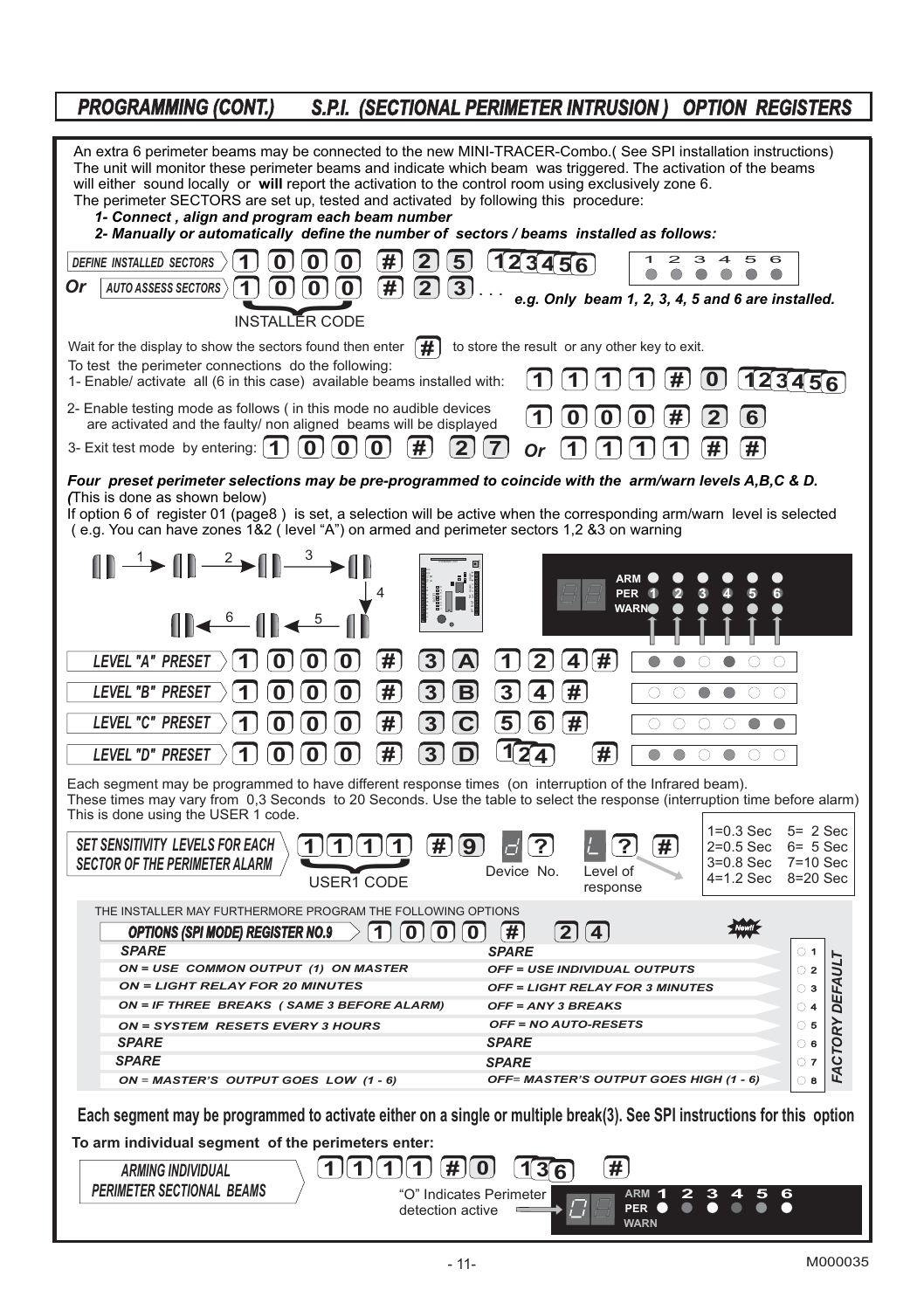| PROGRAMMING THE DETECTOR AND REMOTE CONTROL CODES                                                                                                                                                                                                                                                                                                                                                                                                                                                                                                      |
|--------------------------------------------------------------------------------------------------------------------------------------------------------------------------------------------------------------------------------------------------------------------------------------------------------------------------------------------------------------------------------------------------------------------------------------------------------------------------------------------------------------------------------------------------------|
| SELF LEARNING OF REMOTE CONTROL AND DETECTORS CODE.                                                                                                                                                                                                                                                                                                                                                                                                                                                                                                    |
| Following is the procedure to program the Detectors and Remote Controls to operate properly with the MINI-TRACER:                                                                                                                                                                                                                                                                                                                                                                                                                                      |
| 1- program the sensors / detectors following the instructions supplied with each device keeping THE SAME code for all detectors.<br>2- program the ZONE number (function) according to your requirements (table 1- page6)<br>3- enter the self learning mode in the MINI-TRACER by entering:<br>0                                                                                                                                                                                                                                                      |
| 0<br>0<br>4- activate any of the programmed DETECTORS making sure that the MINI-TRACER displays the received code                                                                                                                                                                                                                                                                                                                                                                                                                                      |
| 5- press [A] to store/learn the DETECTOR's code                                                                                                                                                                                                                                                                                                                                                                                                                                                                                                        |
| 6- Re-enter the self learning mode in the MINI-TRACER by entering:<br>D                                                                                                                                                                                                                                                                                                                                                                                                                                                                                |
| 7- press any button on the REMOTE CONTROL until the MINI-TRACER displays the different code received.                                                                                                                                                                                                                                                                                                                                                                                                                                                  |
| 5- press $\boxed{B}$ to store / learn the REMOTE CONTROL code.                                                                                                                                                                                                                                                                                                                                                                                                                                                                                         |
| Using the same method a 3rd code may be stored using the $\boxed{\mathbb{C}}$ key to define the code used by an Armed Response<br>officer to send a "standing" signal to base. Please note that this code cannot be entered manually (only by self-learn)<br><u>MANUALLY PROGRAMMING THE REMOTE CONTROL AND DETECTORS CODE.</u><br>New.<br>1 - Enter the manual setting mode by entering: $\boxed{0}$ $\boxed{0}$ $\boxed{0}$ $\boxed{0}$ $\boxed{4}$<br>for the Detectors code<br>$(1)$ $(A)$<br>for the Remote Control code<br>or:<br>ு வலை ச<br>① 国 |
| 2 - set the desired code by toggling each bit of the code using keys 1 to #<br><b>BIT NO</b><br>$1 \ 2 \ 3 \ 4 \ 5 \ 6 \ 7 \ 8 \ 9 \ 10 \ 11 \ 12 \ 13 \ 14 \ 15 \ 16$<br>(see TABLE)<br>1 2 3 4 5 6 7 8 9 0 A B C D $*$ #<br><b>KEY</b>                                                                                                                                                                                                                                                                                                               |
| 3 - press $\bullet$ and $\bullet$ buttons together to store the code and exit.<br><b>ARM</b><br><b>PFR</b><br>4 - the decimal equivalent of the stored code will be<br><b>WARN</b><br>displayed one digit at the time. Enter $\left  \frac{H}{H} \right $<br>to exit                                                                                                                                                                                                                                                                                   |
| <b>INSTALLER CODE</b><br>REG. NO.<br>2<br>3<br>4<br>5<br>1<br>6<br>7<br>8                                                                                                                                                                                                                                                                                                                                                                                                                                                                              |
| ACTORY DEFAULT<br>$\bullet$<br>$\bigcirc$<br>$\frac{1}{2}$<br>$\mathbf{B}^{\odot}$<br>О<br>$\circ$<br>$\frac{1}{2}$<br>$\overline{a}$<br>$\bf{0}$<br>#<br>1<br>0<br>0<br>А<br>SET DETECTORS CODE<br>1<br>$\bar{A}$<br>$\bar{8}$<br>$\overline{8}$<br>$\star$<br>0<br>4<br>1<br>6<br>7                                                                                                                                                                                                                                                                  |
| $\frac{2}{\circ}$<br>$\sigma^3$<br>$\overline{5}$<br>$\delta$<br>O<br>$\circ$<br>$\bigcirc$<br>О<br>1<br>$\bf{0}$<br>SET REMOTE CONTROL CODE<br>0<br>0<br>1<br>B<br>$\bar{t}$<br>9<br>0<br>$\delta$<br>В<br>c<br>D<br>*<br>Ō<br>Ō<br>$\bigcirc$<br>$\bigcirc$<br>$\bigcirc$<br>О                                                                                                                                                                                                                                                                       |
| The new MINI-TRACER introduces a new Code structure known as "SMART CODE"<br>which has many advantages to the old 10 bit code. These features are:<br>- 16 BITS<br>= 65,535 CODE COMBINATIONS.<br>= each segment of the code has CHECK SUM and PARITY.<br>- multiple PARITY and CHECKSUM<br>New!<br>which results in: - wider scope and applications, less duplicate codes and very reliable operation.                                                                                                                                                |
| WIRELESS ZONE SUPERVISION TEST                                                                                                                                                                                                                                                                                                                                                                                                                                                                                                                         |
| (Please note: Both the "Wireless Zone supervision" option (Pg 8)  and the active wireless zones (pg 10)<br>need to be enabled by the installer before this function will work correctly.)<br>New!!<br>The MINI-TRACER is capable of reporting a faulty wireless detector.<br>To display the faulty (non reporting) wireless detector press and hold the $\lceil \cdot \rceil$ key until it beeps                                                                                                                                                       |
| <b>WIRELESS ZONE SUPERVISION</b><br><b>ARM</b><br>HOLD<br>1 Q<br>39 OD<br>6<br>ை<br>warno o o o o o<br>Faulty detector shown on the ARM Leds                                                                                                                                                                                                                                                                                                                                                                                                           |
| "F " is shown on the display.<br>An                                                                                                                                                                                                                                                                                                                                                                                                                                                                                                                    |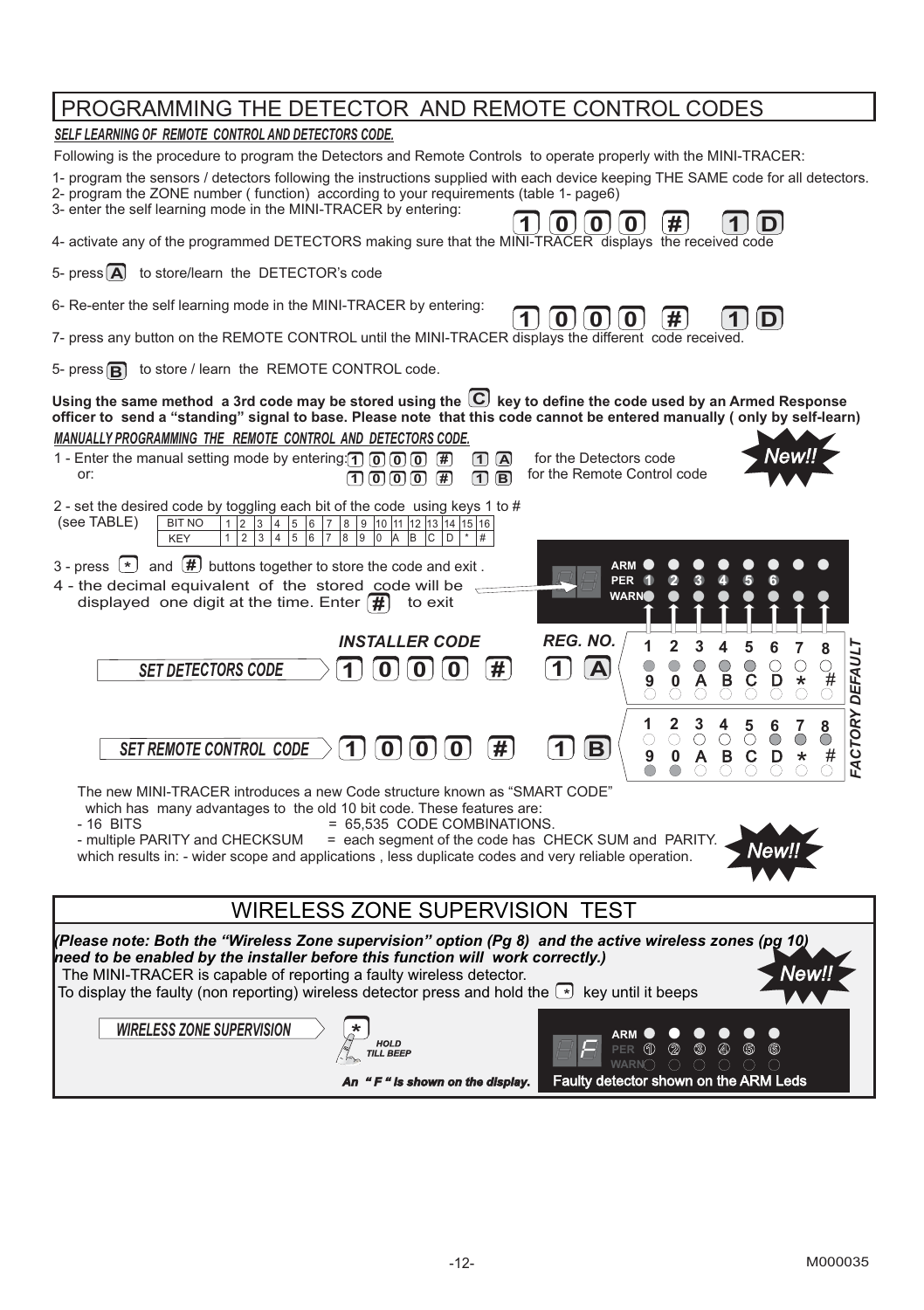## *WIRELESS DETECTORS and REMOTE CONTROL operation*

**Using wireless sensors is simple provided you are aware of the following facts:**

**1** - **The operating range may vary widely from one installation and location to another. The position of the radio receiver is therefore critical and must be chosen accordingly.**

#### **2- Each installation requires two exclusive I.D. Codes :**

- **a DETECTOR CODE for sensors and detectors and...**
- **a REMOTE CONTROL CODE for the hand held remote controls**
- **an optional 3rd CODE ( RESPONSE) may be used to indicate to the control room that armed response is on site**

#### **- Each code has two parts:** *IDENTIFICATION* **and** *FUNCTION*

**IDENTIFICATION** : This is the part that makes that device recognizable by the system.

The MINI-TRACER recognizes *a* 16 BIT code known as **Smart-Code.**

*FUNCTION :* This is the part of the code which defines the function which that device has e.g. ZONE number ( for detectors) or  $\overline{am/di}$  panic, test (for remote controls). The functions are determined by a 4 bit configuration. See table 1 and 2

#### **NOTE:**

- A wireless sensor transmits an alarm condition only for a short period of time (2 4 Seconds)
- To save power the sensors are designed not to transmit if continuous movement is detected.
- A detector will only transmit if either a 30 seconds (test mode ) or 3 minutes (normal mode) has elapsed from the last detection**.**

Although each code and function can be programmed individually IT IS EASIER TO PROGRAM THE DETECTOR and THE REMOTE CONTROL FIRST and then program the code into the MINI-TRACER unit using the self learning method. ( see page 7)

| Table 1<br><b>FUNCTION selection of the DETECTORS CODE</b>                                                                                                                      |                                                                                                                                        |                                                                                                                            |                                                                                           |  |
|---------------------------------------------------------------------------------------------------------------------------------------------------------------------------------|----------------------------------------------------------------------------------------------------------------------------------------|----------------------------------------------------------------------------------------------------------------------------|-------------------------------------------------------------------------------------------|--|
| <b>BIT SETTING:</b><br>4321                                                                                                                                                     | <b>FUNCTION WHEN ACTIVATED</b>                                                                                                         | <b>BIT SETTING:</b><br>4 3 2 1                                                                                             | <b>FUNCTION WHEN ACTIVATED</b>                                                            |  |
| 0 <sub>0</sub><br>0 <sub>0</sub><br>0 <sub>0</sub><br>0 <sub>1</sub><br>0 <sub>0</sub><br>$1\quad$ 0<br>0 <sub>0</sub><br>$1\quad1$<br>0 <sub>0</sub><br>$\Omega$<br>$1\quad$ 0 | WARNING (1 SEC ON BLEEPER)<br>PANIC ACTIVATED<br><b>DURESS</b><br>not used<br>KEYPAD RELAY 1<br>KEYPAD RELAY 2<br>not used<br>not used | 0 <sub>0</sub><br>$\Omega$<br>$\Omega$<br>$\Omega$<br>$\Omega$<br>$\Omega$<br>$\Omega$<br>$\Omega$<br>$\Omega$<br>$\Omega$ | ZONE <sub>1</sub><br>ZONE <sub>2</sub><br>ZONE <sub>3</sub><br>ZONE 4<br>ZONE 5<br>ZONE 6 |  |

To program the sensors and detectors see the intructions supplied with each device

| Table 2<br><b>FUNCTION selection of the REMOTE CONTROL CODE</b>                                                                                           |                                                                                                                                                                          |                                                                                                                     |                                                                                                                          |                                                                                                                                                                                              |
|-----------------------------------------------------------------------------------------------------------------------------------------------------------|--------------------------------------------------------------------------------------------------------------------------------------------------------------------------|---------------------------------------------------------------------------------------------------------------------|--------------------------------------------------------------------------------------------------------------------------|----------------------------------------------------------------------------------------------------------------------------------------------------------------------------------------------|
| <b>BRIDGE NO.</b><br>$1 = ON$ $0 = OFF$<br>4 3 2 1                                                                                                        | <b>FUNCTION</b><br><b>WHEN ACTIVATED</b>                                                                                                                                 | <b>APPLICATION</b>                                                                                                  | <b>BRIDGE NO.</b><br>$1 = ON$ $0 = OFF$<br>4 3 2 1                                                                       | <b>FUNCTION</b>                                                                                                                                                                              |
| $0\quad 0\quad 0\quad 0$<br>$0 \t0 \t0 \t1$<br>$0 \t0 \t1 \t0$<br>0 <sub>0</sub><br>0, 1, 0, 0<br>0 1 0 1<br>0 <sub>1</sub><br>1 <sub>0</sub><br>$\Omega$ | WARNING (1 SEC ON BLEEPER)<br>PANIC ACTIVATED<br>ARM/DISARM (USER1)<br><b>TEST TRANSMISSION</b><br>ARM ONLY (to "D" level)<br><b>DISARM ONLY</b><br>not used<br>not used | DOOR BELL/POOL WARNING<br>EMERGENCY / MEDICAL ASSISTANCE<br>TURN SYSTEM ON OR OFF<br>CHECK IF THE SYSTEM IS WORKING | 0 <sub>0</sub><br>$\Omega$<br>$0 \t0 \t1$<br>$\Omega$<br>$1\Omega$<br>$\Omega$<br>0 <sub>0</sub><br>$\Omega$<br>$\Omega$ | ARM/DISARM Remote Control USER 2<br>not used<br>ARM/DISARM Remote Control USER 3<br>not used<br>ARM/DISARM Remote control USER 4<br>not used<br>ARM/DISARM Remote Control USER 5<br>not used |

 Remote Control may have up to four buttons and each button may be. programmed to carry out a specific task The standard unit supplied has only two buttons 1= Panic, 2=Arm/Disarm.

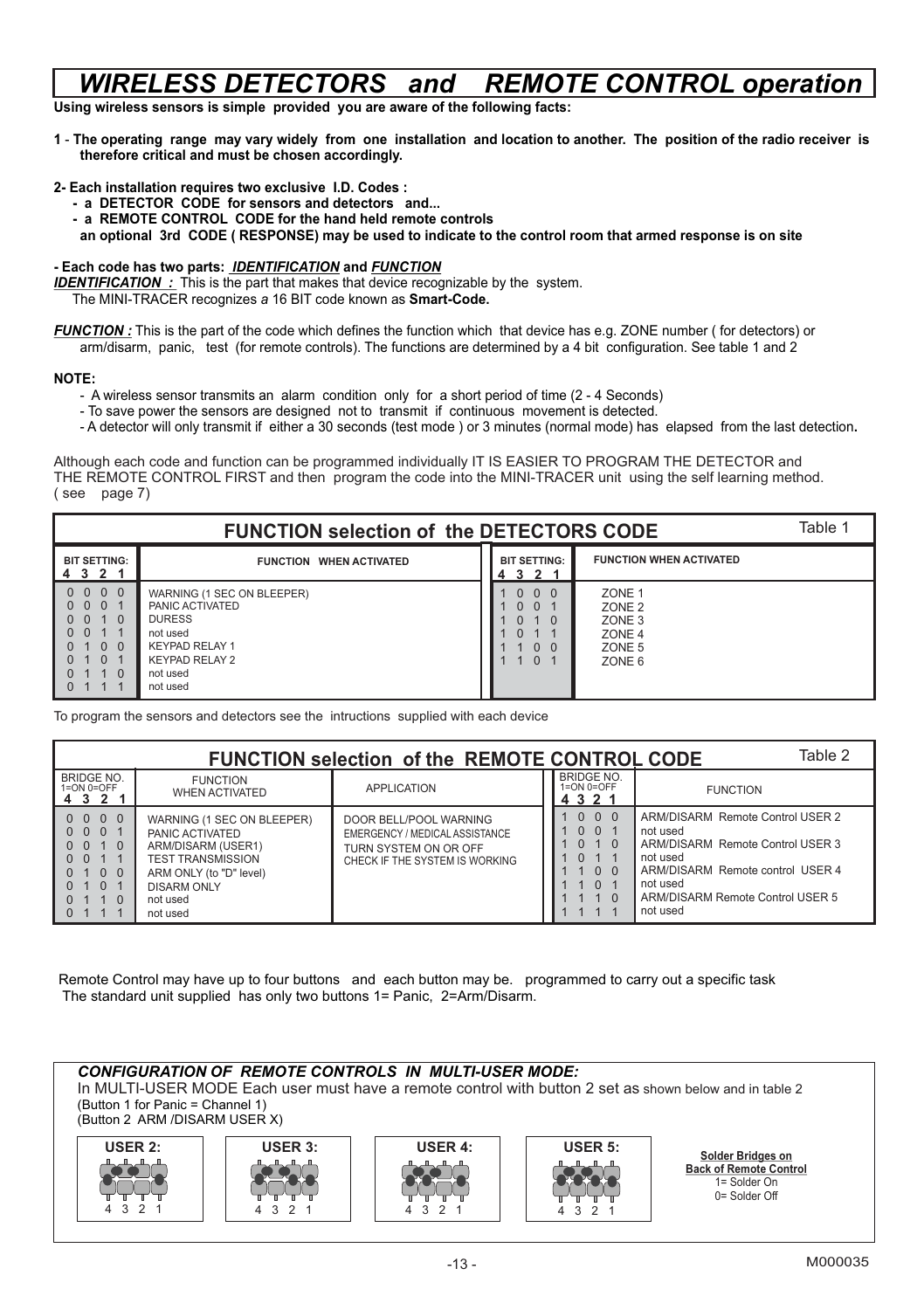## *CONNECTIONS*

**I**nstalling the "MINI-TRACER" is very simple. The connections are easy to read and understand. Connect the battery, the external transformer and wire up the different zone circuits and audible devices such as the buzzer and siren. These connections are as follows :

**1 - ALARM CIRCUIT CONNECTIONS:**  There are 6 **inputs** available on the **MINI-TRACER. (ZONES CIRCUITS 1 to 6) For proper operation a 2.7 KOhm resistor is required at the end of each zone (last detector)** 



 Any zone will trigger if it is shorted to Ground or +12V .The Inputs have both lightning and short circuit protection. There is **+ 12V** on the "**C**" inputs between zones **5 & 6 , 4 & 3 , and 2 & 1.**

- **2- KEYPAD / DISPLAY:** 4 wires are required to connect remote display units. They are : **(A) Transmitted data line , (B) Received data line, (Negative supply) and ( Positive 12v supply)**
- **3- SIREN:** 12 Volts DC- 1Amp is available between connectors **(**neg**) & (**pos**)** to operate the **siren.**
- **4- BUZZER:** 12 Volts DC 1 Amp is available between **(**neg**) & (**pos**)** to operate an optional **buzzer.**
- **5- AC SUPPLY:** A 220/16 Volts AC, 800 mA TRANSFORMER supplies power to the charger and on the panel terminals "**AC 16V**". **This input is protected against lightning .(15W max)**
- **6- BATTERY CONNECTIONS: A 2.2 Amp/hr, 12V** stand-by battery must be connected between **(NEGATIVE) and (POSITIVE)**. Accidental reversal of the battery connections is protected by a **crowbar polarity protection device which will blow the safety fuse. It may therefore be necessary to change th**e **BATTERY and OUTPUT fuses after connecting the b**a**ttery incorrectly. The unit is NOT GUARANTEED for damages caused by REVERSE / INCORRECT connections.**
- **7he [KS] input is programable for Arming/Disarming or Panic.**  To Arm / Disarm with a **Key-switch,** use the normally open contacts of a momentary key-switch. Register 08 / bit 1 (see programming section) must be programmed ON for Key-switch operation (OFF for panic). The normally open contact of the key-switch is connected to 12v Positive "**+**" and "**KS**".

 To use the **[KS]** input for hardwired panic buttons (normally open), program Register 08 / bit 1 as OFF. Panic buttons are connected in parallel between **12V Positive** "**+**" **and** "**KS**"**.** 

**8- S**.**P**.**I**. **PERIMETER BEAM CONNECTIONS:** The 4 wires to the Master unit of the SPI perimeter alarm system are connected to the same inputs as the remote keypad. (A) for transmitted data line (B) for the received data line. (-) for negative supply (+) for positive 12V DC supply.

Special components have been used to protect the key pad and detector power supply from short circuits. The characteristic of these devices is such that on excessive current they will heat up and TEMPORARELY SHUT DOWN . Only once the short has been removed will they slowly recover to their initial value. **THE MAXIMUM CURRENT TO KEYPADS AND SENSOR CIRCUITS IS LIMITED TO 700mA FOR EACH.**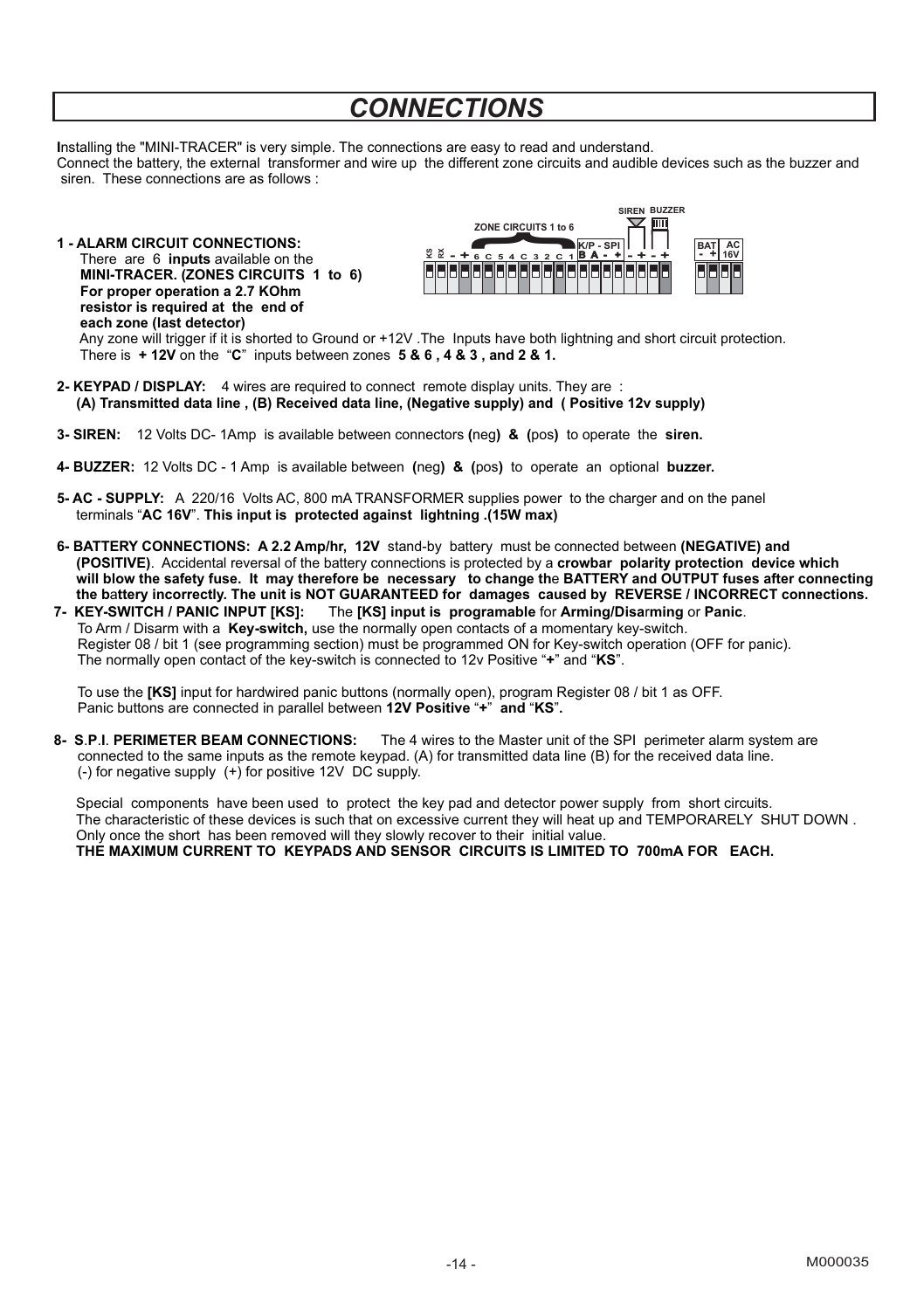## RADIO MINI-TRACER CONNECTIONS(1)

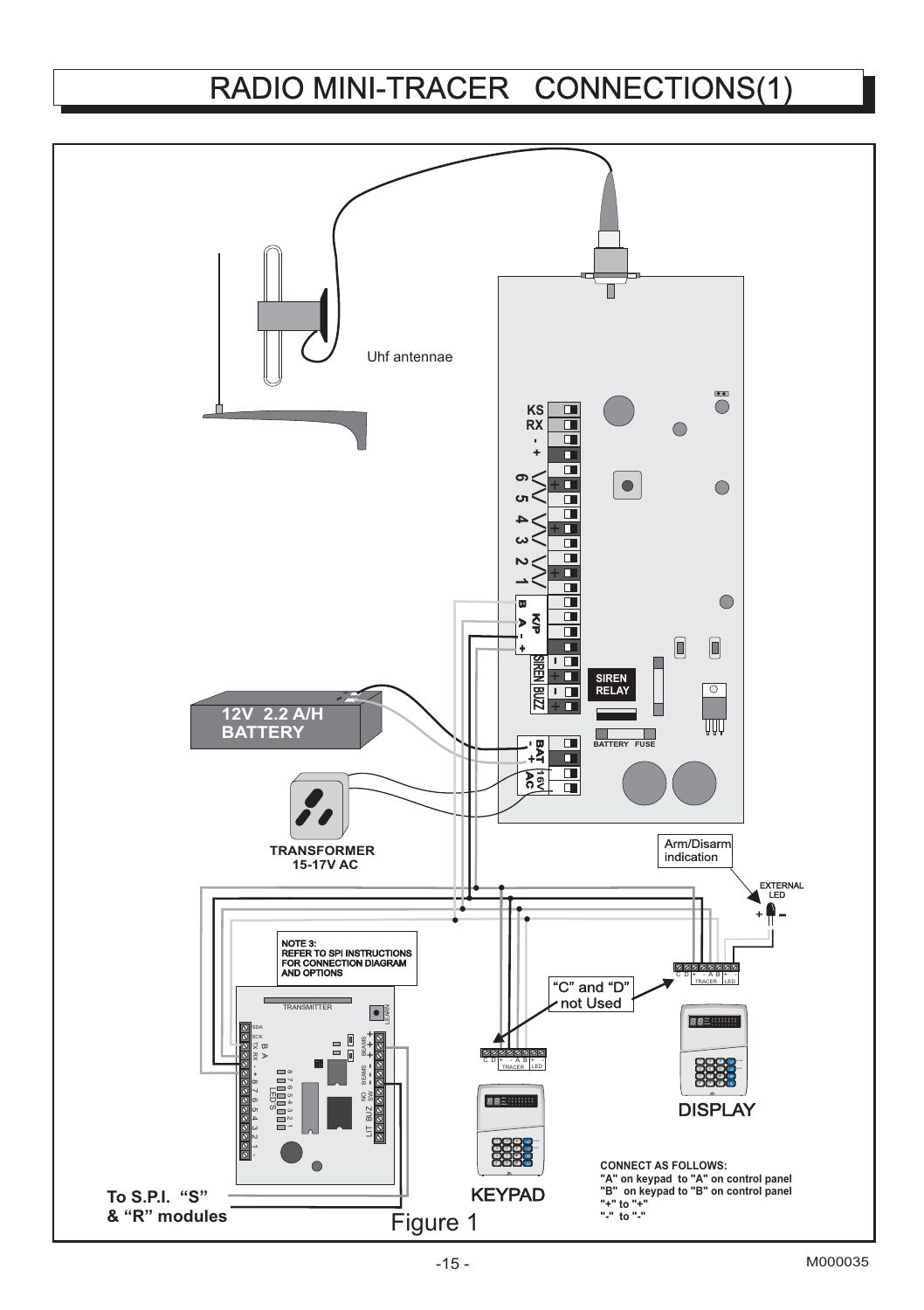## GSM M 6 CONNECTIONS (2)

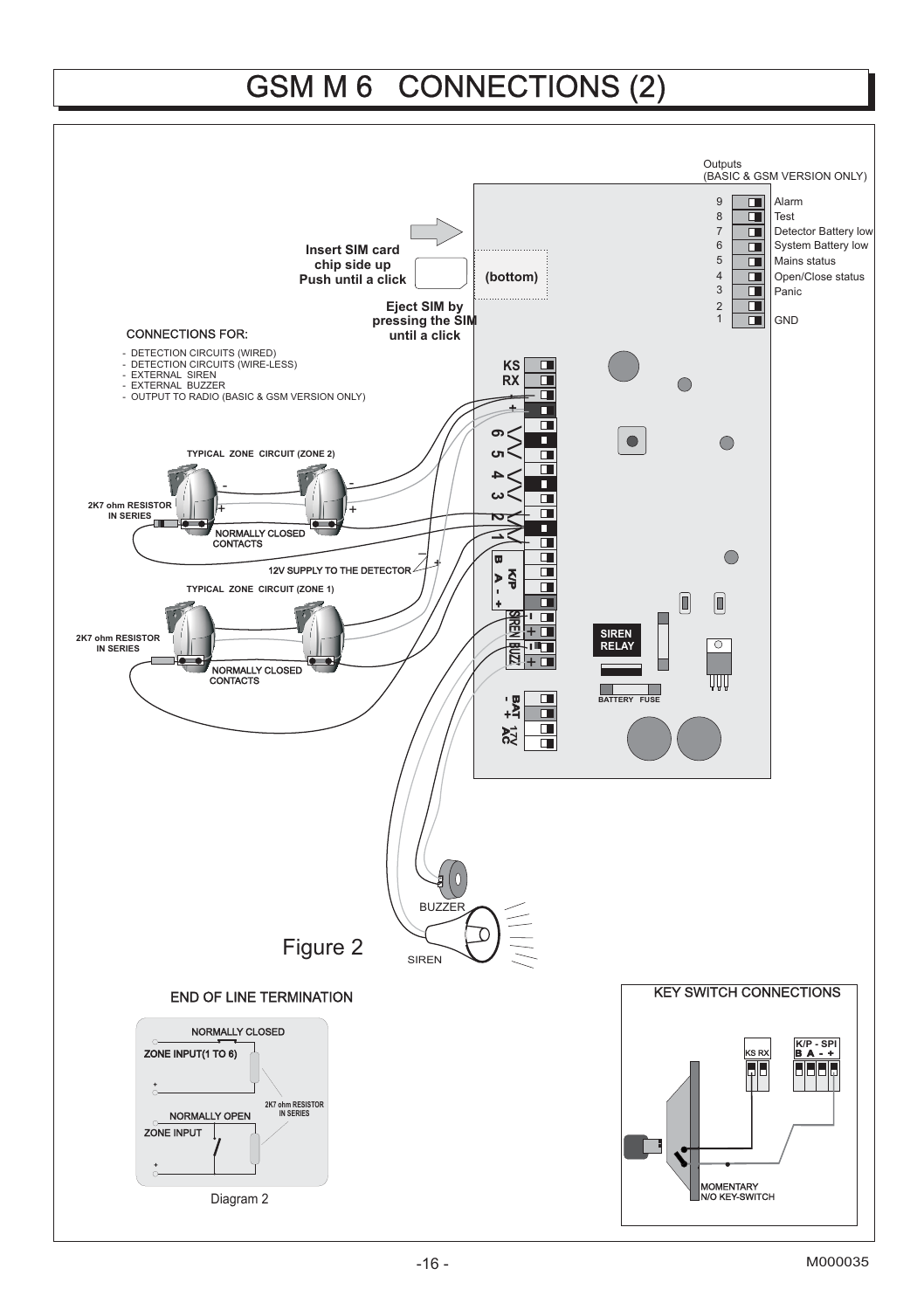# **Summary of ALL Key-Pad entries**

|                                                                                                                                                                                                                                                                                                                                                                                                                                                                                                                                                                                                                                                                                                                                                                                                                                                                                                                                                                                                                                                                                                                                                                                                                                                                                                                                 | PROGRAMMING THE SPECIFIC KEYPAD OPTIONS ( ONLY AVAILABLE THROUGH THE INSTALLER PASSWORD                                                                                                                                                                                                                                                                                                                                                                                                                             |
|---------------------------------------------------------------------------------------------------------------------------------------------------------------------------------------------------------------------------------------------------------------------------------------------------------------------------------------------------------------------------------------------------------------------------------------------------------------------------------------------------------------------------------------------------------------------------------------------------------------------------------------------------------------------------------------------------------------------------------------------------------------------------------------------------------------------------------------------------------------------------------------------------------------------------------------------------------------------------------------------------------------------------------------------------------------------------------------------------------------------------------------------------------------------------------------------------------------------------------------------------------------------------------------------------------------------------------|---------------------------------------------------------------------------------------------------------------------------------------------------------------------------------------------------------------------------------------------------------------------------------------------------------------------------------------------------------------------------------------------------------------------------------------------------------------------------------------------------------------------|
| 1000 #-->#1 = ENABLE LOCAL KEYPAD<br>1000 #-->#3 = SET LOCAL BEEPER FUNCTIONS ON KP<br>1000 #-->#4 = CHANGE KEYPAD SYSTEM ID                                                                                                                                                                                                                                                                                                                                                                                                                                                                                                                                                                                                                                                                                                                                                                                                                                                                                                                                                                                                                                                                                                                                                                                                    | 1000 #-->#9 = CLEAR EEPROM ON LOCAL KP<br>1000 #--># D = SET KEYPAD NUMBER                                                                                                                                                                                                                                                                                                                                                                                                                                          |
| PROGRAMMING THE OPTION REGISTERS (ONLY THROUGH TO THE INSTALLER PASSWORD)                                                                                                                                                                                                                                                                                                                                                                                                                                                                                                                                                                                                                                                                                                                                                                                                                                                                                                                                                                                                                                                                                                                                                                                                                                                       |                                                                                                                                                                                                                                                                                                                                                                                                                                                                                                                     |
| 1000 # 0 1 = SET OPTIONS 1 OF THE SYSTEM<br>1000 # 0 2 = SET OPTIONS 2 OF THE SYSTEM<br>$1000 \# 03 = SPARE$<br>$1000 # 04 = SET DET. DELAY FOR EACH ZONE.$<br>$1000 # 05 = SET SIREN ACTIVATION.$<br>1000 # 0 6 = SET OPEN / CLOSE REPORTING<br>1000 # 0 7 = SET ALM / RESTORE REPORTING<br>$1000 \# 0.8$ = MODE REGISTER<br>1000 # 0 9 = ERASE EEPROM IN THE CONTOLUNIT<br>$1000 # 0 A = SET LEVEL A$<br>$1000 # 0 B = SET LEVEL B$<br>$1000 # 0 C = SET LEVEL C$                                                                                                                                                                                                                                                                                                                                                                                                                                                                                                                                                                                                                                                                                                                                                                                                                                                             | 1000#1A = SET DIP SW OF SYSTEM<br>1000#1B = SET DIP SW OF REMOTE<br>1000 # 1 C # = PROG CUSTOMER ID CODE<br>1000 # 1 C * = DISP CUSTOMER ID CODE<br>$1000 # 1 D$ = SELF LEARNING MODE ("0"=EXIT)<br>1000 # 2 0 # = PROGRAM "NEXT" REPEATER Number<br>1000 # 2 0 * = DISPLAY "NEXT"REPEATER Number<br>1000 # 2 1 # = PROGRAM the REPEATER Number<br>1000 # 2 1 * = DISPLAY the REPEATER Number<br>1000 # 2 2 = PROGRAM ACTIVE WIRELESS SENSOR (SUPERVISION)<br>1000 # 2 3 = AUTO ASSESS ACTIVE PERIMETER BEAMS (SPI) |
| $1000 \text{ # } 0 \text{ D} = \text{SET}$ LEVEL D<br>1000 # 1 3 = TRANSMITTER INHIBIT TIME<br>1000 # 1 4 = ALARM REPORTING ZONES<br>1000 # 1 5 = PERMANENT ACTIVE ZONE                                                                                                                                                                                                                                                                                                                                                                                                                                                                                                                                                                                                                                                                                                                                                                                                                                                                                                                                                                                                                                                                                                                                                         | 1000 # 2 4 = PROGRAM SPI MASTER OPTIONS<br>1000 # 2 5 = PROGRAM ACTIVE PERIMETER BEAMS (SPI)<br>1000 # 2 9 = ERASE EEPROM IN BOTH KEYPAD AND THE CONTOLUNIT<br>1000 # 3 3 = DISPLAY ALARM LOG FILE<br>1000 #3 A = SET PERIMETER PATTERN "A"                                                                                                                                                                                                                                                                         |
| 1000 # 1 6 = ENTRY/EXIT DELAY<br>1000 # 1 7 = ENTRY/EXIT DELAY VALUE<br>1000 # 1 8 = CHECK-IN TIME<br>$1000 # 19 = SIREN DURATION$                                                                                                                                                                                                                                                                                                                                                                                                                                                                                                                                                                                                                                                                                                                                                                                                                                                                                                                                                                                                                                                                                                                                                                                              | 1000 # 3 B = SET PERIMETER PATTERN "B"<br>1000 # 3 C = SET PERIMETER PATTERN "C"<br>1000 # 3 D = SET PERIMETER PATTERN "D"                                                                                                                                                                                                                                                                                                                                                                                          |
| <b>CHANGING PASSWORDS (USING THE DEFAULT / EXISTING PASSWORDS)</b>                                                                                                                                                                                                                                                                                                                                                                                                                                                                                                                                                                                                                                                                                                                                                                                                                                                                                                                                                                                                                                                                                                                                                                                                                                                              |                                                                                                                                                                                                                                                                                                                                                                                                                                                                                                                     |
| <b>HOW THE INSTALLER CAN CHANGE PASSWORDS</b><br>1000 #--># C 0 [PASSWORD] = INSTALL PASSWORD<br>1000 #--># C 1 [PASSWORD] = USER 1 PASSWORD<br>1000 #--># C 2 [PASSWORD] = USER 2 PASSWORD<br>1000 #--># C 3 [PASSWORD] = USER 3 PASSWORD<br>1000 #--># C 4 [PASSWORD] = USER 4 PASSWORD<br>1000 #--># C 5 [PASSWORD] = USER 5 PASSWORD<br>1000 #--># C 6 [PASSWORD] = USER 6 PASSWORD<br>1000 #--># C 7 [PASSWORD] = USER 7 PASSWORD<br>1000 #--># C 8 [PASSWORD] = USER 8 PASSWORD<br>1000 #--># C 9 [PASSWORD] = USER 9 PASSWORD<br>1000 #--># C A [PASSWORD] = USER 10 PASSWORD                                                                                                                                                                                                                                                                                                                                                                                                                                                                                                                                                                                                                                                                                                                                            | <b>HOW USER-1 (MASTER) CAN CHANGE PASSWORDS</b><br>1111 #--># 1 [PASSWORD] = USER 1 PASSWORD<br>1111 #--># 2 [PASSWORD] = USER 2 PASSWORD<br>1111 #--># 3 [PASSWORD] = USER 3 PASSWORD<br>1111 #--># 4 [PASSWORD] = USER 4 PASSWORD<br>1111 #--># 5 [PASSWORD] = USER 5 PASSWORD<br>1111 #--># 6 [PASSWORD] = USER 6 PASSWORD<br>1111 #--># 7 [PASSWORD] = USER 7 PASSWORD<br>1111 #--># 8 [PASSWORD] = USER 8 PASSWORD<br>1111 #--># 9 [PASSWORD] = USER 9 PASSWORD<br>1111 #--># A [PASSWORD] = USER 10 PASSWORD  |
| <b>HOW USERS 2,3,4 &amp; 5 CAN CHANGE THEIR OWN PASSWORDS</b>                                                                                                                                                                                                                                                                                                                                                                                                                                                                                                                                                                                                                                                                                                                                                                                                                                                                                                                                                                                                                                                                                                                                                                                                                                                                   |                                                                                                                                                                                                                                                                                                                                                                                                                                                                                                                     |
| 2222 #--># = CHANGE PASSWORD USER 2<br>4444 #--># = CHANGE PASSWORD USER 4                                                                                                                                                                                                                                                                                                                                                                                                                                                                                                                                                                                                                                                                                                                                                                                                                                                                                                                                                                                                                                                                                                                                                                                                                                                      | 3333 #--># = CHANGE PASSWORD USER 3<br>5555 #--># = CHANGE PASSWORD USER 5                                                                                                                                                                                                                                                                                                                                                                                                                                          |
| CHOOSING ARM / WARN LEVELS IN MULTI-USER MODE                                                                                                                                                                                                                                                                                                                                                                                                                                                                                                                                                                                                                                                                                                                                                                                                                                                                                                                                                                                                                                                                                                                                                                                                                                                                                   |                                                                                                                                                                                                                                                                                                                                                                                                                                                                                                                     |
| $2222 # A = ARM LEVEL B (USER 2)$<br>$3333 \# A$ = ARM LEVEL C (USER 3)<br>$4444 \# A$ = ARM LEVEL D (USER 4)<br>5555#A<br>= ARM LEVEL A (USER 5)                                                                                                                                                                                                                                                                                                                                                                                                                                                                                                                                                                                                                                                                                                                                                                                                                                                                                                                                                                                                                                                                                                                                                                               | $2222$ # # = DISARM LEVEL B (USER 2)<br>3333 # # = DISARM LEVEL C (USER 3)<br>$4444 \# \#$ = DISARM LEVEL D (USER 4)<br>5555 # # = DISARM LEVEL A (USER 5)                                                                                                                                                                                                                                                                                                                                                          |
| 2222 # [Y] B = WARNING MULTIPLE ZONES (ONLY WITHIN THE MASK)                                                                                                                                                                                                                                                                                                                                                                                                                                                                                                                                                                                                                                                                                                                                                                                                                                                                                                                                                                                                                                                                                                                                                                                                                                                                    | 2222 # [Y] A = ARMING MULTIPLE ZONES (ONLY WITHIN THE MASK)                                                                                                                                                                                                                                                                                                                                                                                                                                                         |
| CHOOSING ARM / WARN LEVELS AND DISARMING IN NORMAL MODE<br>1111 # [Z] A = ARM SET BY USER 1<br>$2222 \# [Z]$ A = ARM SET BY USER 2<br>3333 # [Z] A = ARM SET BY USER 3<br>4444 # $\overline{[Z]}$ A = ARM SET BY USER 4                                                                                                                                                                                                                                                                                                                                                                                                                                                                                                                                                                                                                                                                                                                                                                                                                                                                                                                                                                                                                                                                                                         | 1111 # [Z] B = WARN SET BY USER 1<br>1111 ## = DISARM SYSTEM<br>2222 # [Z] B = WARN SET BY USER 2<br>$2222 # # = DISARM SYSTEM$<br>$3333 \# Z1B = WARN SET BY USER 3$<br>$3333 \# #$ = DISARM SYSTEM<br>4444 # [Z] B = WARN SET BY USER 4<br>$4444 \# \# = DISARM SYSTEM$                                                                                                                                                                                                                                           |
| DUAL KEY OPERATIONS AVAILABLE TO THE USER<br>[A&0] -->[A&0] = DISABLE AUTO-ARMING<br>$[AA1]$ --> $[AA1]$ = ENABLE AUTO-ARMING<br>[ *& #] --> [*&#] = SEND PANIC SIGNAL</th><th>OTHER KEY OPERATIONS AVAILABLE TO THE USER<br>A->A = SET ARM LEVEL A<br>B->B = SET ARM LEVEL B<br><math>C \rightarrow C</math> = SET ARM LEVEL <math>C</math></th></tr><tr><td><math>[183] \rightarrow [183] = \text{MEDICAL}</math><br><math>[486] \rightarrow [486] = \text{SEND TEST SIGNAL}</math></td><td><math>D \rightarrow D</math> = SET ARM LEVEL D<br>*&A--> *&A = SET WARN-LEVEL A<br>* & B --> * & B = SET WARN-LEVEL B<br>*& C --> * & C = SET WARN-LEVEL C</td></tr><tr><td></td><td>* & D --> * & D = SET WARN-LEVEL D<br>???? # 0 [Y] # = SET PERIMETER BEAM MASK<br>1111 #--># D = DISABLE/ENABLE THIS KEYPAD<br>1111 # 9 [Y] [Y] SET RESPONSE VALUE FOR SECTORS IN THE SPI</td></tr><tr><td><b>NOTES:</b></td><td></td></tr><tr><td>A-->A Means: Press and hold the A key until it beeps<br>[*&A -->*&A] Means: Press and hold the * and the A keys until it beeps<br>Means: Any COMBINATIONS OF numbers 1,2,3,4,5,6,7 or 8<br>[Y]<br>Means: any A, B, C, D key or any combination of 1,2,3,4,5,6,7 or 8 keys<br>Z1<br>Denotes the value when the correct password has been entered<br>[*]</td><td></td></tr></tbody></table> |                                                                                                                                                                                                                                                                                                                                                                                                                                                                                                                     |

 **[7&9] Means: Press BOTH KEYS (7&9) at the same time**